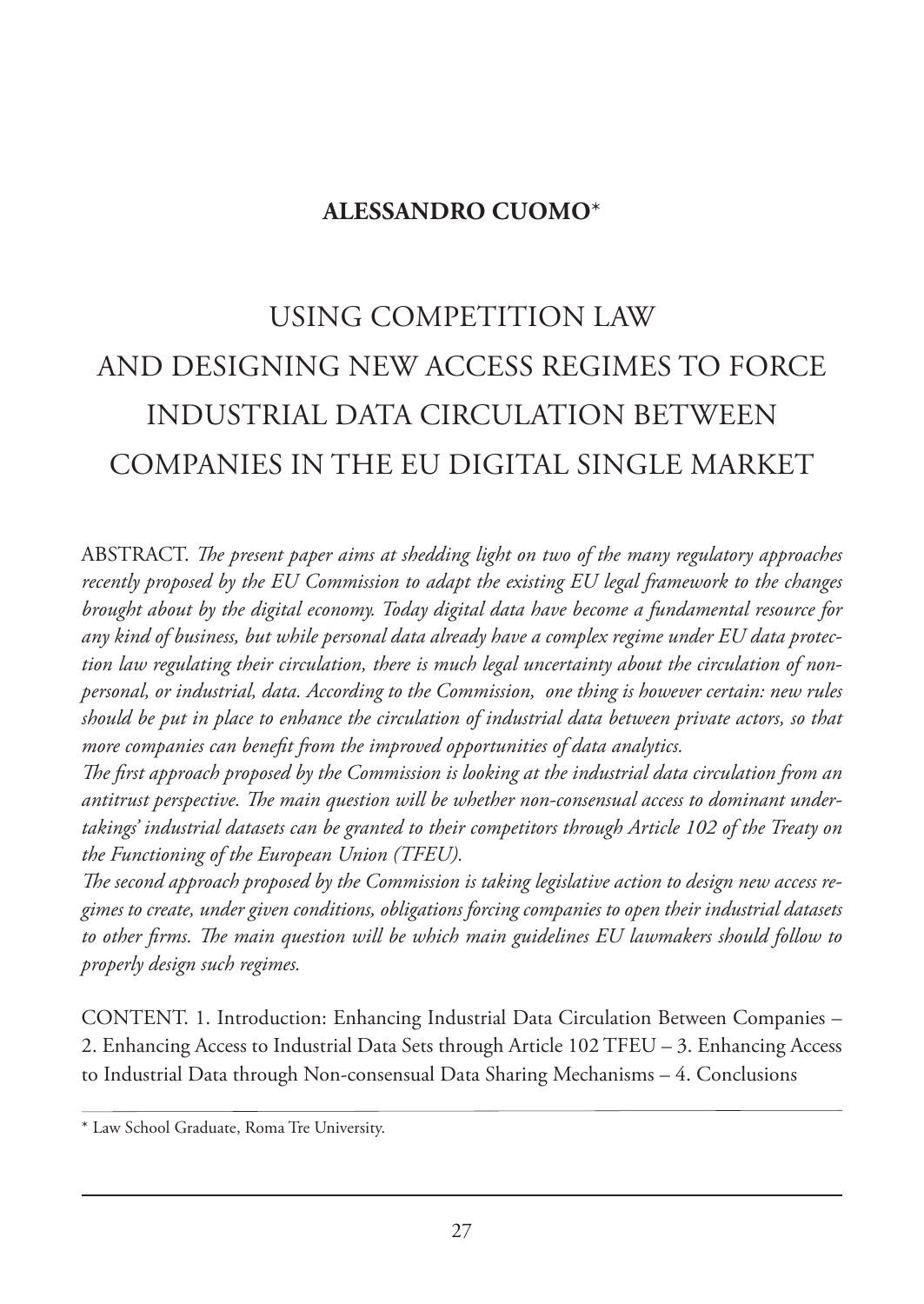#### *1. Introduction. Enhancing Industrial Data Circulation Between Companies*

The relationship between technology and law is notably an utterly complex one. This is due to the typical disruptiveness brought about by the former in human societies: the application of new technologies has the capacity to bypass outdated legal regimes and to open up previously unexpected scenarios where new economic activities can rapidly flourish, altering the structures of existing markets or even creating brand new marketplaces. Even though the digital revolution might today be reshaping the way economic value is produced, the role of regulators will anyway stay unchanged: correcting market failures such as monopoly power, negative externalities, incomplete information and any inefficiency in the allocation of goods and services in order to maximize social welfare.<sup>1</sup>

Digital data are infinite and machine-readable pieces of information representing aspects of this world. From an economic perspective, these huge volumes of information disclosed by individuals or gathered by connected devices, – referred to as "Big Data" – have become a fundamental resource for any kind of business, as it can lead to new knowledge, drive value creation, and foster new products, processes, and markets.

In 2015 the EU Commission launched the EU Digital Single Market Strategy, with the purpose of enabling the best possible access to the online world for both individuals and businesses.2 Since digital data, as an information good, is in many respects similar to a public good, it is fundamental to ask what legal rules are necessary in Europe to enable the digital economy to fully realize the social benefits of this technological, economic, and social revolution. First, digital data are "not-rivalrous" in use, since the marginal costs of an additional use of data is zero. $3$  This means that, after data are collected, one company using them does not exhaust their value at once, such data being

<sup>1</sup> G. MAJONE, *From the Positive to the Regulatory State: Causes and Consequences of Changes in the Mode of Governance, Journal of Public Policy*, 17, 1997, p. 139 at 141.

<sup>2</sup> EU Commission, *A Digital Single Market Strategy for Europe*, 2015, https://eur-lex.europa.eu/legalcontent/EN/TXT/?uri=celex%3A52015DC0192, p. 3.

<sup>3</sup> W. KERBER, *Rights on Data: The EU Communication 'Building a European Data Economy' from an Economic Perspective* in S. LOHSSE, R. SCHULZE AND D. STAUDENMAYER *Trading Data in the Digital Economy: Legal Concepts and Tools,* Nomos Verlagsges, 2017, p. 109 at 116.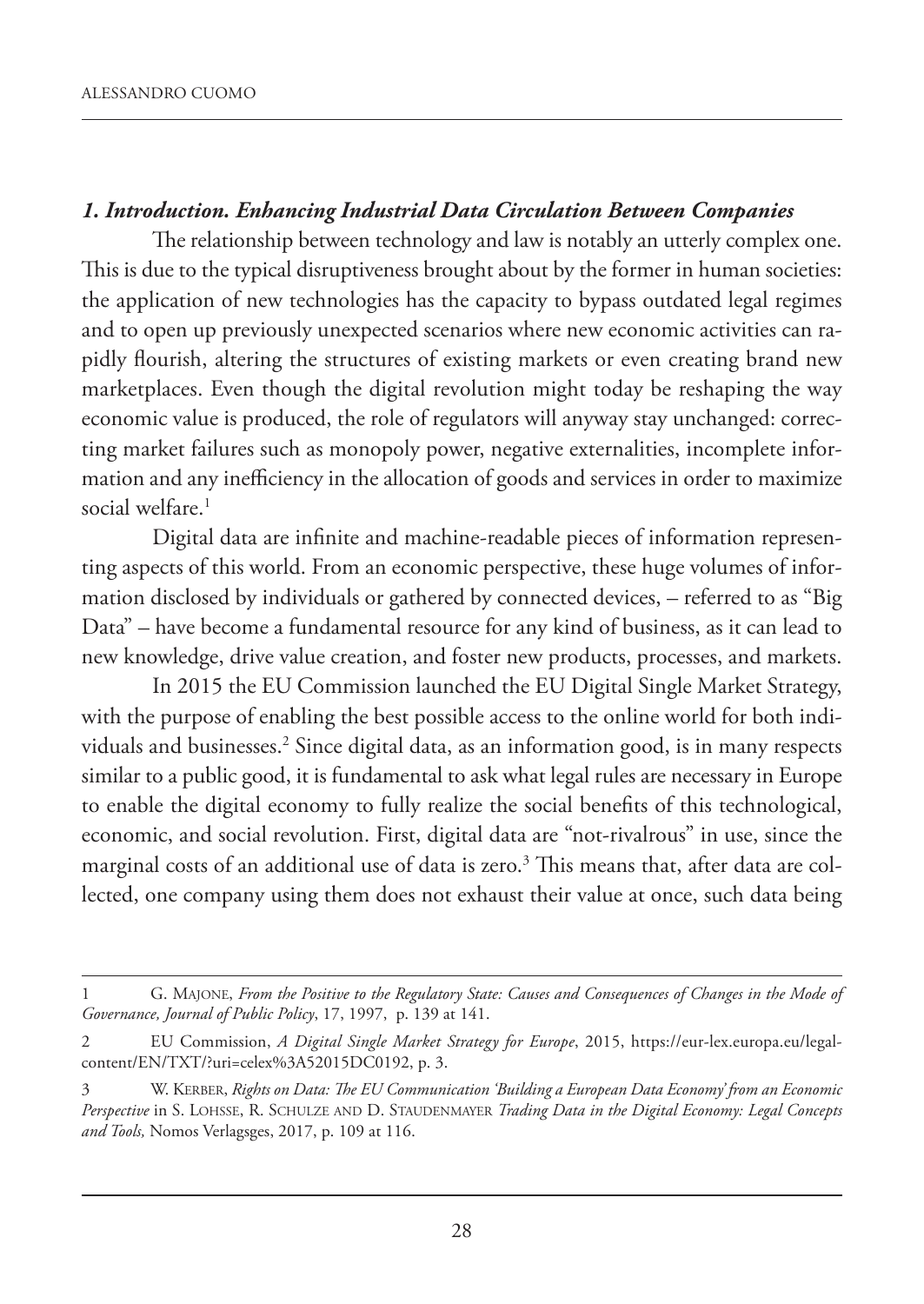still potentially useful for further processing by other firms. Second, data are excludable goods, meaning that it is possible for firms holding them to prevent others from having access to them without authorization.<sup>4</sup> It is exactly this characteristic that allows data holders to make data object of transactions, by shielding them from third parties and determining the terms and conditions under which access can be granted.<sup>5</sup>

This analysis will only focus on the circulation of one species of the genus "digital data": non-personal data, also referred to as industrial data. Notoriously, personal data already have a very complex legal regime in the EU legal framework, mostly contained in the General Data Protection Regulation (the GDPR), which substantially establishes limitations to companies' freedom to collect, use and sell such information.<sup>6</sup> The expression "industrial data" refers to data created and used in industrial and commercial scenarios, but excludes any personal information covered by GDPR.7

In the EU market economy, based on the principle of freedom of contract, the main source of industrial data sharing is through contracts. Industrial data are traded by private actors as immaterial goods or commodities through contracts that are typically drafted under the consensual licensing agreement model. In such manner, the data holder unilaterally imposes conditions and requirements, which the licensee is obliged to comply with. The licensor maintains his strong competitive advantage by not transferring data to the licensee, but agreeing to give him access for a certain scope and for a certain time.

<sup>4</sup> S. LOHSSE, R. SCHULZE AND D. STAUDENMAYER, *Trading Data in the Digital Economy: Legal Concepts and Tools* in S. LOHSSE, R. SCHULZE AND D. STAUDENMAYER *Trading Data in the Digital Economy: Legal Concepts and Tools*, Nomos Verlagsges, 2017, p. 13 at 15.

<sup>5</sup> J. DREXL, R. M. HILTY, L. DESAUNETTES, F. GREINER, D. KIM, H. RICHTER, G. SURBLYTE & K. WIEDE-MANN, *On the Current Debate on Exclusive Rights and Access Rights to Data at the European Level*, 2016, https://pure.mpg.de/rest/items/item\_2339820\_16/component/file\_2339821/content, p. 3.

<sup>6</sup> Regulation (EU) 2016/679 of the European Parliament and of the Council on the Protection of Natural Persons with regard to the Processing of Personal Data and on the Free Movement of such Data, 2016, https://eurlex.europa.eu/legal-content/en/TXT/?uri=CELEX%3A32016R0679. The GDPR can be defined as a data governance framework applicable to undertakings' processing of "any information relating to an identified or identifiable natural person." See Article 4(1) of the GDPR.

<sup>7</sup> B2B transactions, manufacturing, production, transport, mining, shipping, aeronautical traffic, financial services, securities markets and many Internet of Things contexts are sources of industrial data. Anonymized personal data are qualified as industrial data, to the extent that, not carrying personally identifiable information, they fall outside of the GDPR's scope. See GDPR, Recital 26.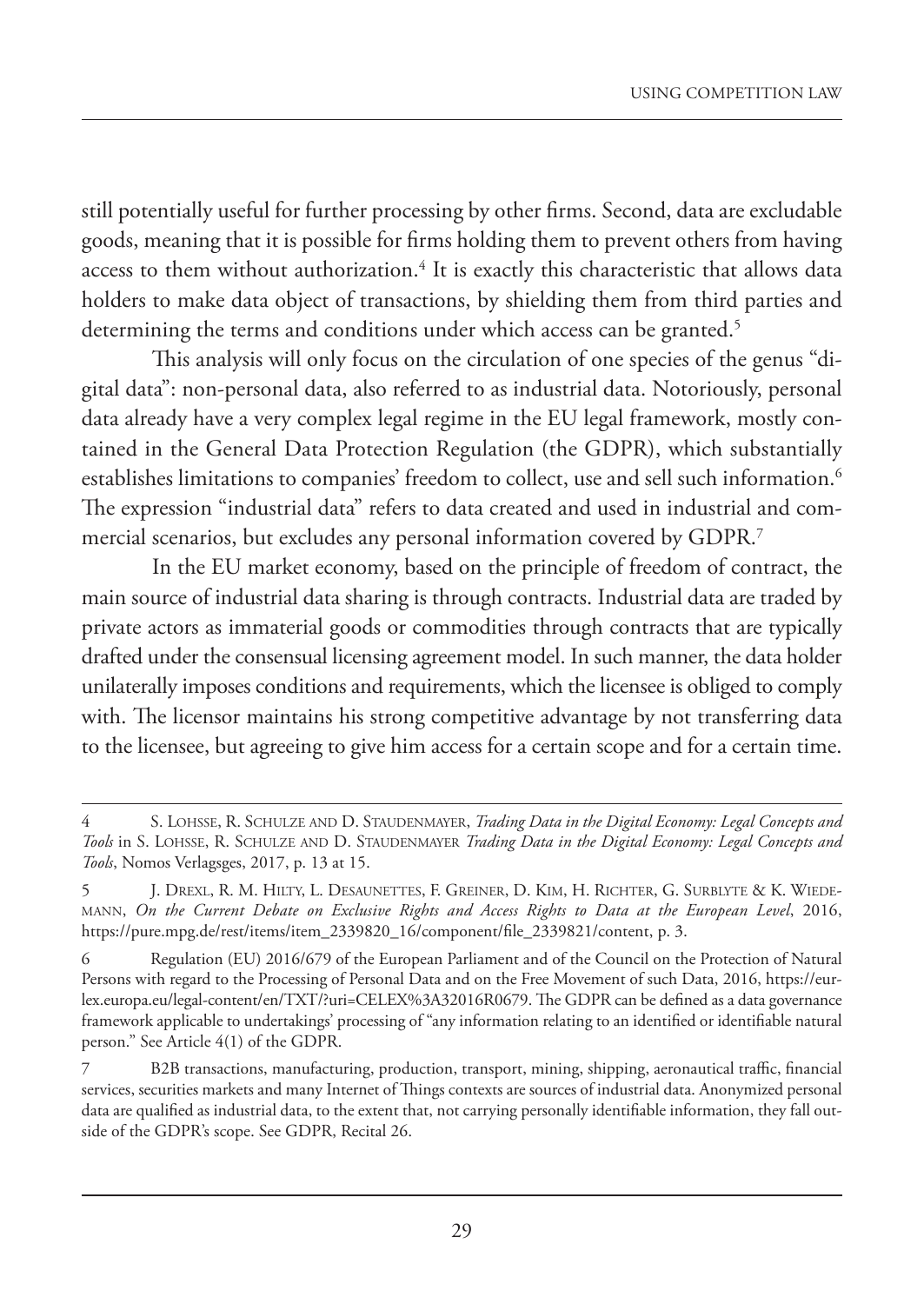Most importantly, the licensor often embodies certain limitations of the use of the data in the contract, preventing the licensee from fully exploiting the potential of data sharing.

After an in-depth analysis of industrial data marketplaces,<sup>8</sup> the Commission identified one main problem arising from the structural features of such markets: consensual data transfers through contracts enable an overall level of data circulation between companies, which is deemed suboptimal from a macroeconomic point of view. Being data non-rivalrous goods, their value is maximized when all the actors who can extract value from them have the possibility to do so.<sup>9</sup> But contract law, as the source of control over industrial data, can work efficiently only when the holder of data has an economic interest in sharing them with others and when the bargaining power of the parties is equally strong.<sup>10</sup>

This is why it has been argued that, at least for certain types of data, granting non-consensual access to third parties could bring welfare-enhancing effects without impinging on the economic interests of the data holder, who invested into his data collecting capabilities.<sup>11</sup> One of the objectives of the Digital Single Market Strategy is therefore enhancing forced industrial data circulation to allow economically weak players reaping the benefits of Big Data analytics, ultimately improving service innovation and digital markets competition.

Among the many regulatory solutions proposed by the Commission as the pos-

<sup>8</sup> EU Commission, *Staff Working Document on the Free Flow of Data and Emerging Issues of the European Data Economy*, 2017, https://ec.europa.eu/digital-single-market/en/news/staff-working-document-free-flow-dataand-emerging-issues-european-data-economy.

<sup>9</sup> OECD, *Data-Driven Innovation: Big Data for Growth and Well Being,* 2015, https://read.oecdilibrary.org/science-and-technology/data-driven-innovation\_9789264229358-en#page1, p. 180.

<sup>10</sup> J. DREXL, *Designing Competitive Markets for Industrial Data – Between Propertisation and Access to Data,* 2016, https://papers.ssrn.com/sol3/papers.cfm?abstract\_id=2862975, p. 41. The author emphasized that, in industrial data markets, scale and scope effects in the collection and analysis of digital data and direct and indirect network effects typical of these markets are arguably conducive to market concentration and vendor lock-in effects, especially in the field of the manufacturing of connected devices. All the economic value and benefits of industrial data analytics seem to be captured by few companies, notwithstanding the fact that many operators often collaborate to the production of such data. On the top of this, legal uncertainty regarding how to draft data licensing agreements appears to hinder industrial data circulation between companies, especially to the detriment of small and medium-sized enterprises.

<sup>11</sup> OECD, *Data-Driven Innovation: Big Data for Growth and Well-Being,* 2015, p. 186.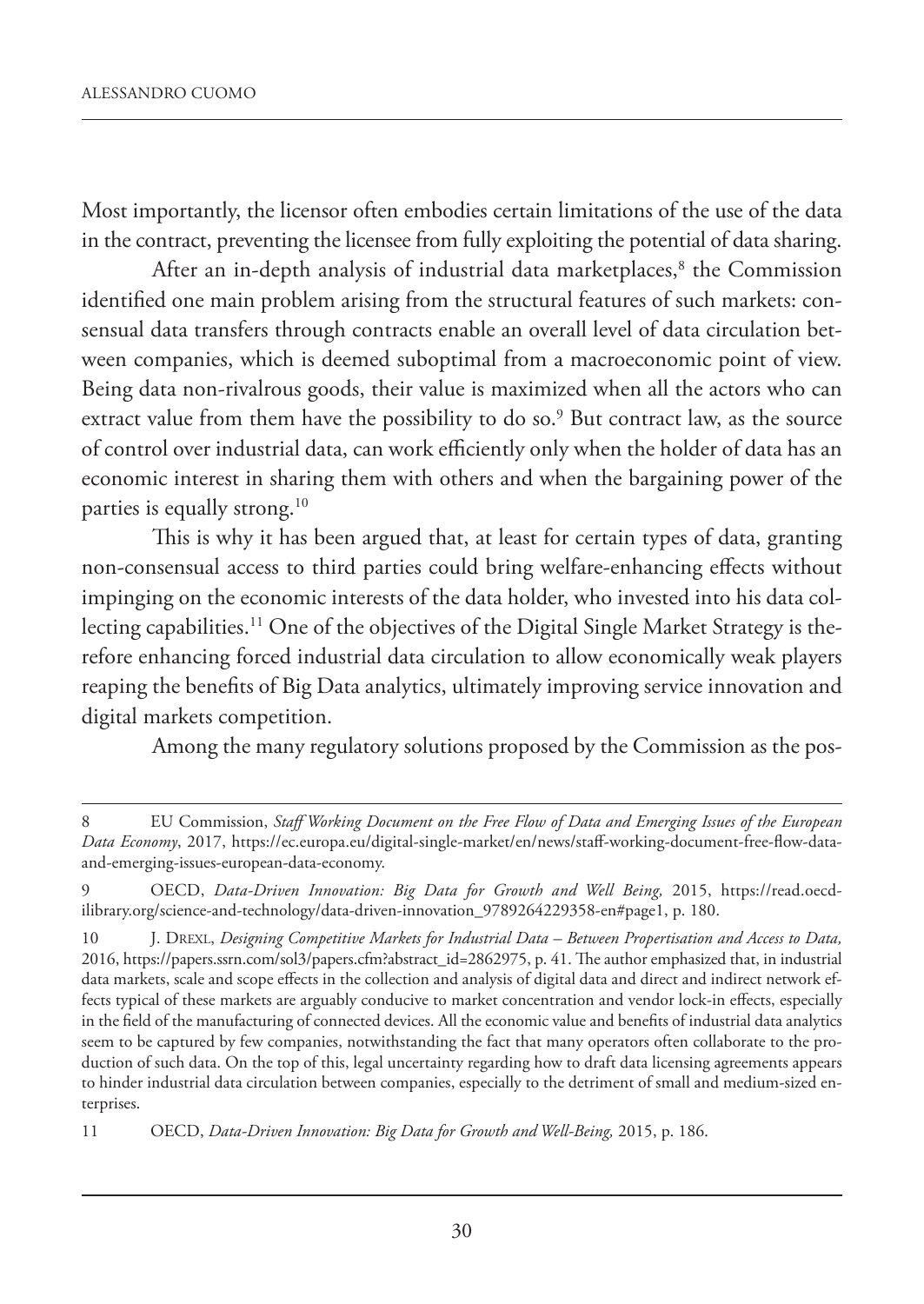sible "ways-forward" to achieve a higher level of industrial data circulation in the single market,<sup>12</sup> this analysis will focus on two specific proposals:

(i) using EU competition law to force dominant firms to open their industrial datasets to their competitors;

(ii) designing new access regimes at the EU law level to impose on some undertakings, under given conditions, obligations to grant third parties access to their datasets.

#### *2. Enhancing Access to Industrial Data Sets through Article 102 TFEU*

At its fundamental level, antitrust law protects the process of competition, ultimately scrutinizing whether the growing market power of undertakings could harm consumer welfare, for instance rising product prices, or reducing output, product quality or innovation.13 Therefore, it is no surprise that the exclusive control over massive industrial data sets by single firms has recently attracted the attention of antitrust authorities.<sup>14</sup>

The control of massive quantities of data, especially by those that are referred to as "Big Tech companies," raises multiple concerns under the three typical anticompetitive figures embodied in EU law, restrictive agreements,<sup>15</sup> abuse of dominant positions<sup>16</sup> and mergers and acquisitions significantly reducing competition.<sup>17</sup> Increasing attention is being paid by antitrust authorities from all over the world, when assessing a firm's market power and dominance, to the role played by its Big Data practices.<sup>18</sup>

18 I. GRAEF, *Market Definition and Market Power in Data: the Case of Online Platforms, World Competition: Law and Economics Review*, *38,* 2015, p. 473 at 474; see also JOAQUÍN ALMUNIA, *Competition and Personal Data Pro-*

<sup>12</sup> EU Commission, *Staff Working Document on the Free Flow of Data and Emerging Issues of the European Data Economy*, 2017, p. 30.

<sup>13</sup> R. WISH, *Competition Law,* Oxford University Press, 2008, p. 1.

<sup>14</sup> J. DREXL, *Designing Competitive Markets for Industrial Data – Between Propertisation and Access to Data,* 2016, p. 42.

<sup>15</sup> EU, Consolidated Version of the Treaty on the Functioning of the European Union, 2008, OJ C326/47, https://eur-lex.europa.eu/legal-content/EN/TXT/?uri=celex:12012E/TXT, Article 101.

<sup>16</sup> Consolidated Version of the Treaty on the Functioning of the European Union, Article 102.

<sup>17</sup> Council Regulation (EC) 139/2004 on the Control of Concentrations between Undertakings, 2004, OJ L24/1, https://eur-lex.europa.eu/legal-content/EN/ALL/?uri=CELEX%3A32004R0139.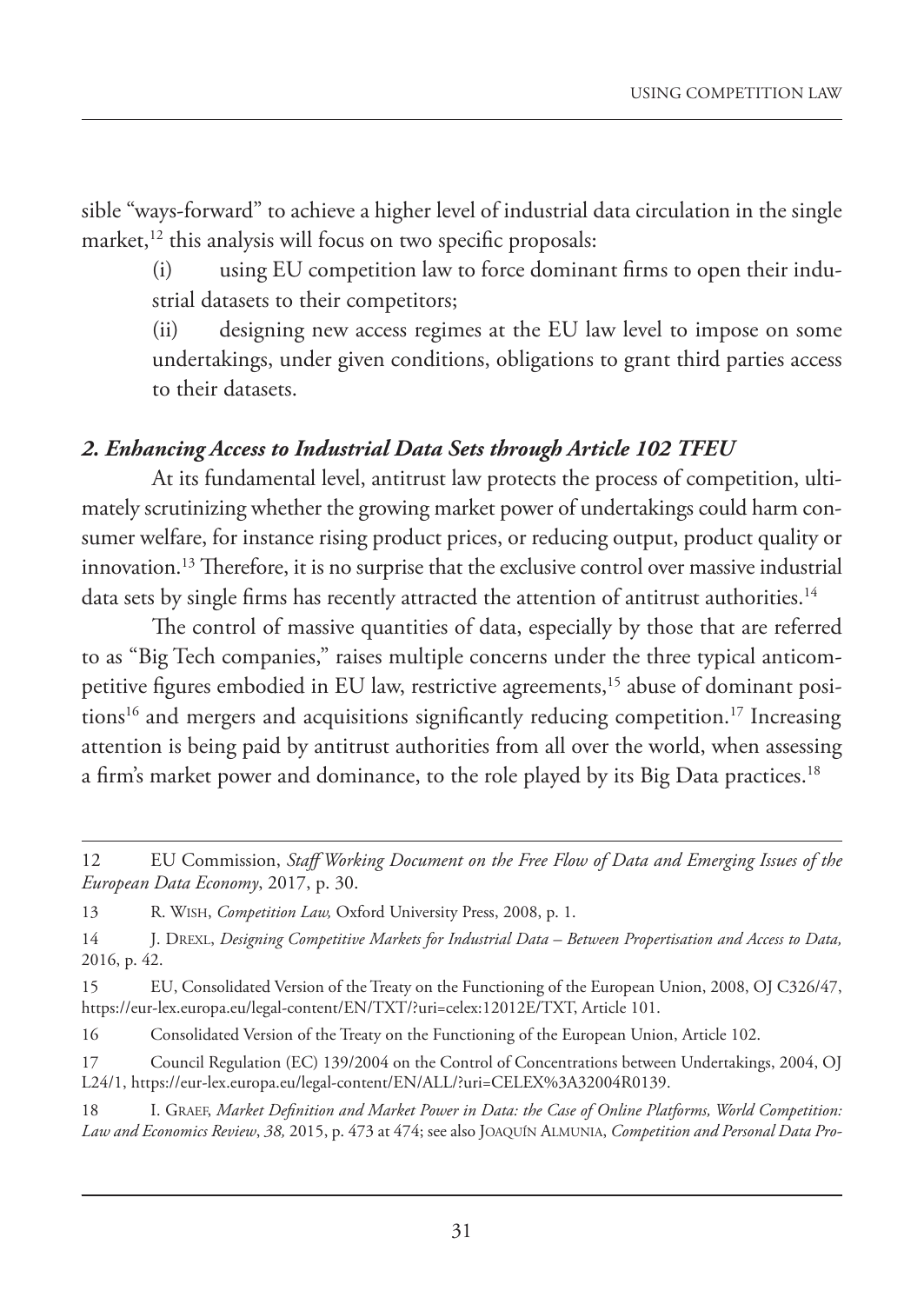IT markets in general – and especially the entities which are referred to as "online platforms"19 – have special characteristics, such as often being multi-sided markets, benefitting from economies of scale and scope and networks effects, that are arguably conducive to market concentration and dominance by very few players.<sup>20</sup> Control over industrial data is considered as a potential competition problem, and the EU Commission as well as EU Member States' national competition authorities are currently inquiring into the relation between control over massive digital datasets and market power.<sup>21</sup> However, this part of the analysis will only try to answer to the question whether EU competition law is an appropriate instrument to protect the free market economy by granting some players access to dominant firms' industrial datasets. Indeed, a general right to access third parties' data could theoretically be adopted from an antitrust perspective.<sup>22</sup>

The relationship between information circulation and market competition is an old one: already in 1945 the US Supreme Court, using a sharp procompetitive reasoning, ruled that unilaterally denying access to news agency reports to competing media companies resulted in substantial harm to competition.<sup>23</sup> Since information, especially in a data-driven economy, corresponds to value, "access to information has a competitive impact."24

*tection* (Speech of 2012) http://europa.eu/rapid/press-release\_SPEECH-12-860\_en.htm, where the Commissioner stated, with respect to personal data: "DG Competition has yet to handle a case in which personal data were used to breach EU competition law. In time, personal data may well become a competition issue."

<sup>19</sup> Search engines, media portals, trading platforms and social networks share the similarity of gathering different categories of users and exploit special competitive effects. Data is notably a fundamental resource for this kind of business models. See EU Commission, 'Online Platforms and the Digital Single Market Opportunities and Challenges for Europe' (Communication) COM(2016) 288 final, p. 2.

<sup>20</sup> M. MAGGIOLINO, *I Big Data e il Diritto Antitrust,* Egea, 2018, p. 132.

<sup>21</sup> *Autorité de la Concurrence* and *Bundeskarellamt*, Competition Law and Big Data, 2016, http://www.auto ritedelaconcurrence.fr/doc/reportcompetitionlawanddatafinal.pdf, p. 11.

<sup>22</sup> S. LOUVEN, *Shaping Competition Policy in the Era of Digitization – Access to Data*, 2018, http:// ec.europa.eu/competition/information/digitisation\_2018/contributions/sebastian\_louven\_oldenburg\_centre\_for\_law \_of\_the\_information\_society.pdf, p. 2.

<sup>23</sup> US Supreme Court, *Associated Press v. US*, 1945, 326 US 1, https://supreme.justia.com/cases/federal/us/326/1/.

<sup>24</sup> R. H. WEBER, *Data Portability and Big Data Analytics. New Competition Policy Challenges, Concorrenza e*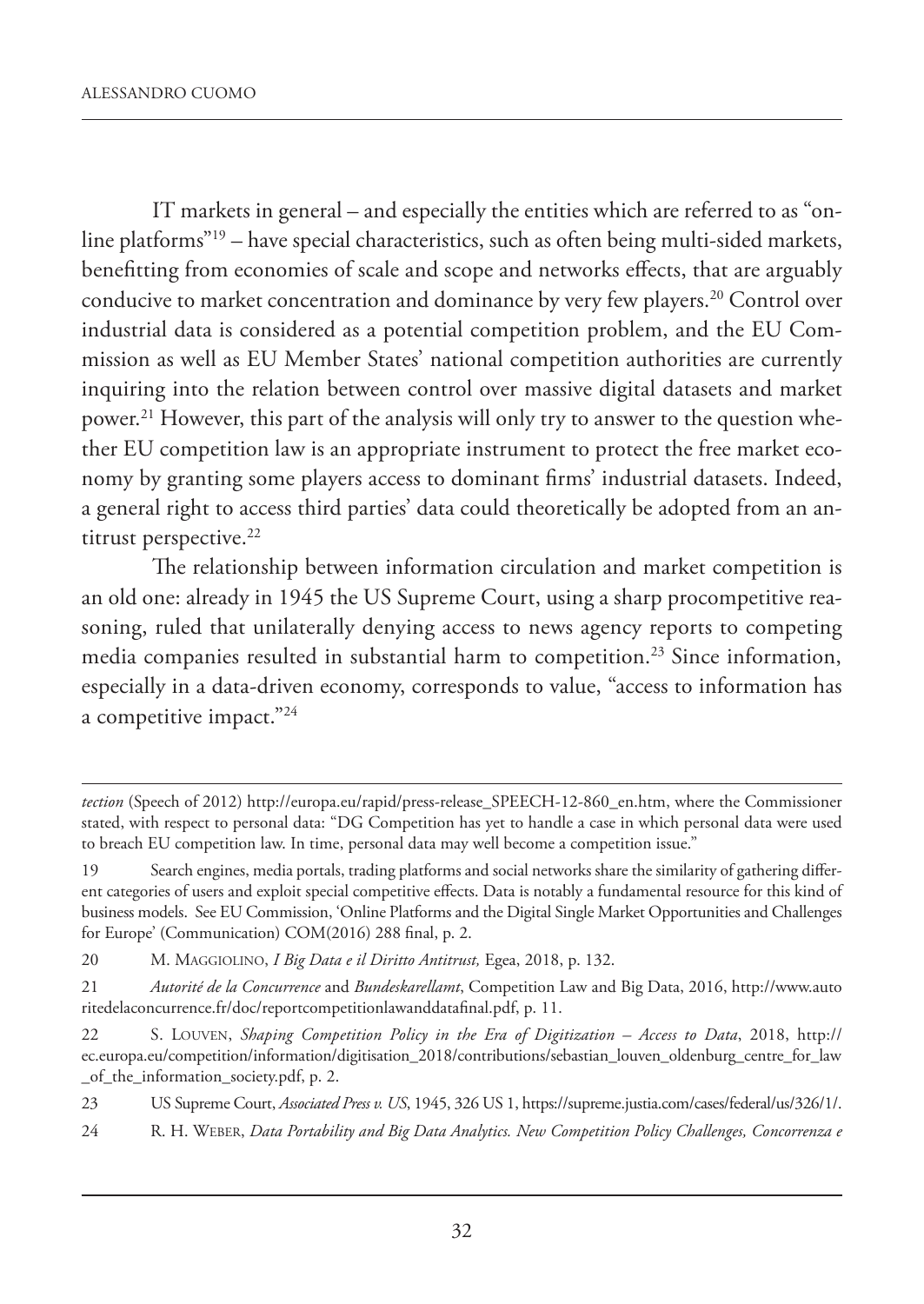On the positive side, competition law is applicable indistinctly to any sector of the digital economy. Against the backdrop of the necessity to enhance industrial data circulation in the private sector, competition law could potentially work as a "platform on which legislatures can build to formulate more targeted and sector-specific rules," among which access solutions could be enforced.<sup>25</sup> As the Commission itself stated, "competition law is applicable in the context of data-driven business models and therefore it may be invoked to claim a wider access to data held by one economic operator."26 And anyway, "competition law thinking as a market-compliant approach will […] prove important for devising additional pro-competitive regimes that promote access to data."<sup>27</sup>

On the negative side though, competition law can notably counteract only to a specific type of market failure, being antitrust intervention only justified when harm to competition is identified. Since digital data became a fundamental input comparable to a raw material for many kind of business, a firm's refusal to grant competitors access to its datasets, under certain conditions, could possibly result in a restriction to competition.28

Two questions can be raised on the interrelation between competition law and access to industrial datasets:<sup>29</sup>

(i) whether there can be any right of access to data from an antitrust point of view;

(ii) if access can be granted, how to design such access relationship.

An example of an antitrust dispute over access to digital datasets is the 2012

*Mercato*, 23, 2016, p. 59 at 60.

29 S. LOUVEN, *Shaping Competition Policy in the Era of Digitization – Access to Data*, 2018, p. 4.

<sup>25</sup> J. DREXL, *Designing Competitive Markets for Industrial Data – Between Propertisation and Access to Data*, 2016, p. 43.

<sup>26</sup> EU Commission, *Staff Working Document on the Free Flow of Data and Emerging Issues of the European Data Economy*, 2017, p. 21.

<sup>27</sup> J. DREXL, *Designing Competitive Markets for Industrial Data – Between Propertisation and Access to Data*, 2016, p. 44.

<sup>28</sup> S. LOUVEN, *Shaping Competition Policy in the Era of Digitization – Access to Data*, 2018, p. 4.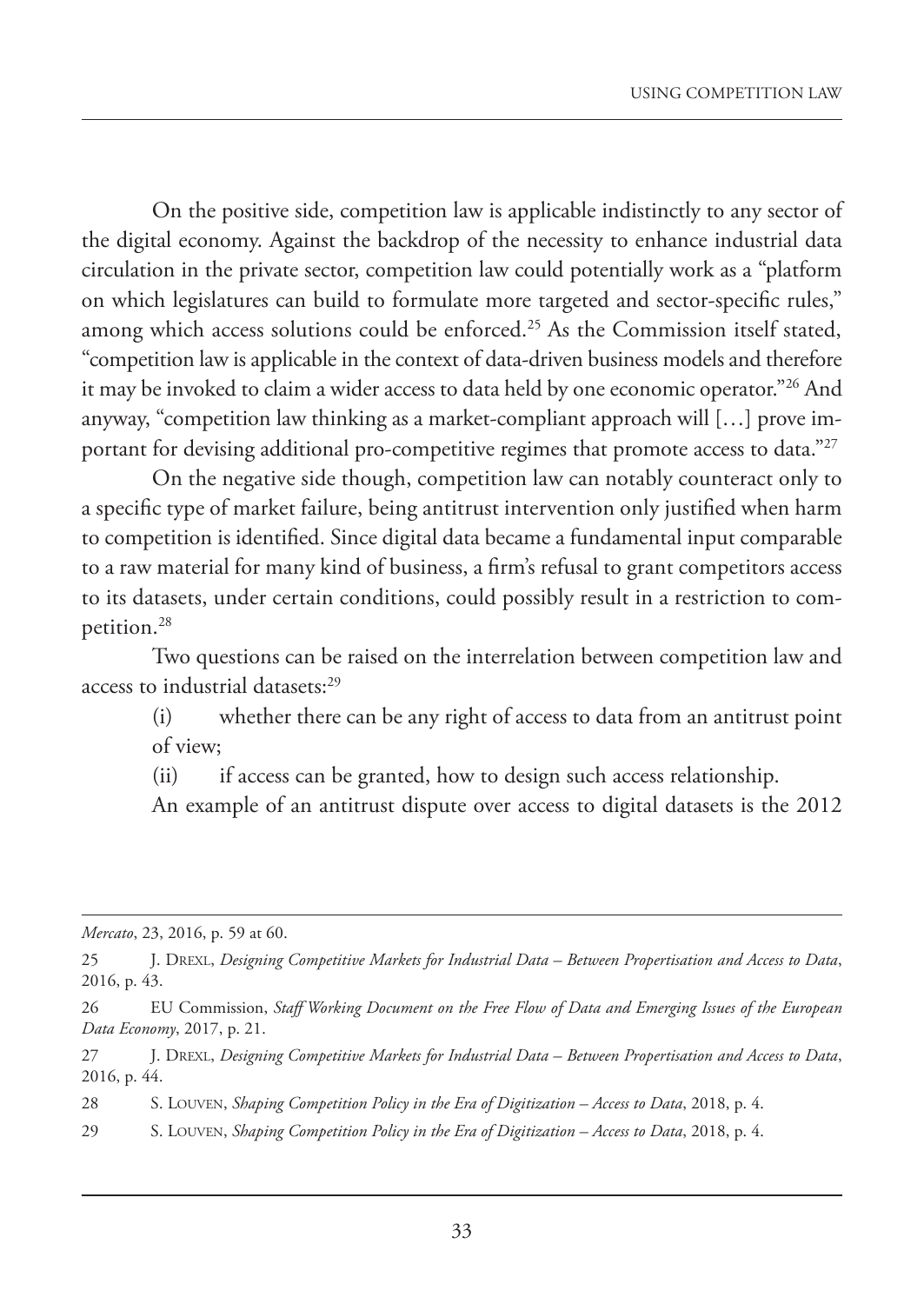PeopleBrowsr v. Twitter case, in California.<sup>30</sup> Since 2008, PeopleBrowsr was in a contractual relationship with Twitter to have access to its datasets and receive data generated by the latter. PeopleBroswr used such precious data to assess its own products and to design improved marketing campaigns.<sup>31</sup> When Twitter suddenly excluded People-Browsr from its market analysis, the latter brought forward an antitrust action seeking an injunction to prevent Twitter from destroying its business and restraining competition in markets relying on data generated on the social network. The parties ended up settling the dispute in California Federal Court, agreeing to let PeopleBrwsr to continue to have access to Twitter's datasets until 2013. Thereafter, PeopleBrwsr would switch to access to an authorized Twitter data reseller.<sup>32</sup>

No specific dispute on access to digital data has come up in EU competition case-law, yet. However, some considerations on potential data-related antitrust cases can be drawn from existing jurisprudence on refusals to deal since, according to the Magill case,<sup>33</sup> under exceptional circumstances a refusal to grant access to its resources by a dominant undertaking can be captured as an abusive refusal under Article 102 TFEU.34

Once dominance in a relevant market is established, a special responsibility is notably conferred to the dominant undertaking, whose scope is determined on a caseby-case basis.<sup>35</sup> An obligation to grant access to its datasets could derive from this antitrust responsibility.36

<sup>30</sup> US District Court of the Northern District of California, *People Browsr Inc. et al. v. Twitter Inc.*, 2012, Case No 3:12-cv-06120.

<sup>31</sup> PeopleBrowsr paid annually around US\$ 1 million for Twitter's service.

<sup>32</sup> V. Bagnoli, *The Big Data Relevant Market, Concorrenza e Mercato,* 23, 2016, p. 73 at 75.

<sup>33</sup> ECJ 6 April 1995, Joined Cases C-241 and C-242/91 P *Radio Telefis Eireann (RTE) and Independent Television Publications Ltd (ITP) v Commission of the European Communities,* https://eur-lex.europa.eu/legalcontent/ EN/TXT/?uri=CELEX%3A61991CJ0241 (*Magill* case), para 49.

<sup>34</sup> M. MAGGIOLINO, *I Big Data e il Diritto Antitrust,* 2018, p. 321; C. OSTI, *L'obbligo a Contrarre: il Diritto Concorrenziale tra Comunicazione Privata e Comunicazione Pubblica* in A. ZOPPINI-C. OLIVIERI, *Contratto e Antitrust,* Editori Laterza 2008, p. 26 at 32.

<sup>35</sup> EC Commission, *Guidance on the Commission's Enforcement Priorities in Applying Article 82 of the EC Treaty to Abusive Exclusionary Conduct by Dominant Undertakings*, 2009, https://eur-lex.europa.eu/legalcontent/ EN/TXT/PDF/?uri=CELEX:52009XC0224(01)&from=EN, para 1.

<sup>36</sup> S. LOUVEN, *Shaping Competition Policy in the Era of Digitization – Access to Data*, 2018, p. 4.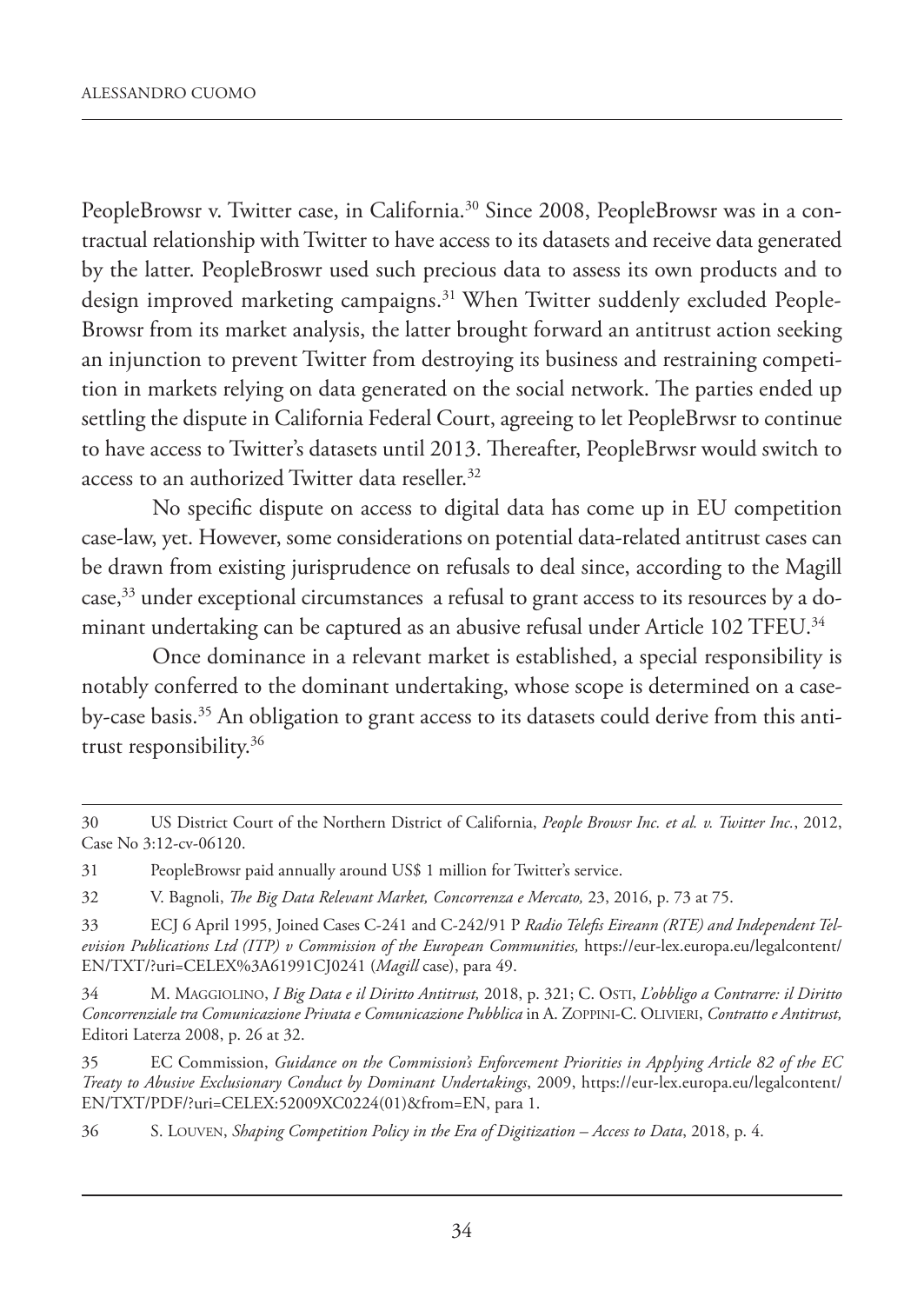For a refusal to grant access to data to amount to an abuse of dominant position under Article 102 TFEU, logically (i) the data holder must be dominant in the relevant market,<sup>37</sup> (ii) the refusal to grant access should constitute an abuse of such dominant position and (iii) no pro-competitive defense must exist to justify the conduct.<sup>38</sup>

The notion of dominance under EU case-law revolves around the factual power of the undertaking to "behave to an appreciable extent independently of its competitors, its customers and ultimately its consumers."39 However, as any other qualification relevant to competition law, dominance is a concept that must be examined in light of all the concrete circumstances of the individual case. Recently, data-driven business models have been analyzed in depth by German scholars with the intent of adapting competition law to the challenges of digitization: exclusive control over data was considered such a relevant factor that the German Competition Act was amended in 2017 to include the specific criterion of a firm's "access to data relevant for competition" in the assessment of its market power.<sup>40</sup> A dominant position based on data power could be deemed to exist where access to such data is essential for competitors to the extent that data is considered a market entry barrier, that the dominant firm can exploit to exclude

<sup>37</sup> The issue related to the definition of a "Big Data relevant market," in both the product and geographic dimension, will not be addressed in this analysis, since it is entirely dependent upon the factual circumstances of the case at hand, for instance which specific kind of digital data are relevant for competitors, which players are in the market, the total market size and the possibility of market dominance. Indeed, the concept of relevant market under competition law is notably "an analytical tool that assists in determining the competitive constraints upon undertakings: market definition provides a framework within which to assess the critical question of whether a firm or firms possess market power." See WISH, *Competition Law,* 2008, p. 26. However, for a proposal of a structured method to identify data relevant markets, see BAGNOLI, *The Big Data Relevant Market,* 2016, p. 93.

<sup>38</sup> R. H. WEBER, *Data Portability and Big Data Analytics. New Competition Policy Challenges,* 2016, p. 68.

<sup>39</sup> ECJ 13 February 1979, Case 85/76 *Hoffmann-La Roche & Co. AG v Commission of the European Communities*, https://eur-lex.europa.eu/legal-content/EN/TXT/?uri=CELEX%3A61976CJ0085, para 38. Dominance entails that competitive restraints physiologically existing in any competitive market are not sufficiently effective, thus letting the undertaking enjoy substantial market power over a period of time. Typically, in the assessment of market dominance, different factors are taken into account by the Commission: the position on the market of actual competitors, entry of potential competitors, countervailing buyer power – either referred to other firms or consumers –, market structure and market shares. See EC Commission, *Guidance on the Commission's Enforcement Priorities in Applying Article 82 of the EC Treaty to Abusive Exclusionary Conduct by Dominant Undertakings*, 2009, para 10.

<sup>40</sup> German Act against Restraints of Competition Section 18(3a) no. 4, Federal Law Gazette I 2017, p. 1416.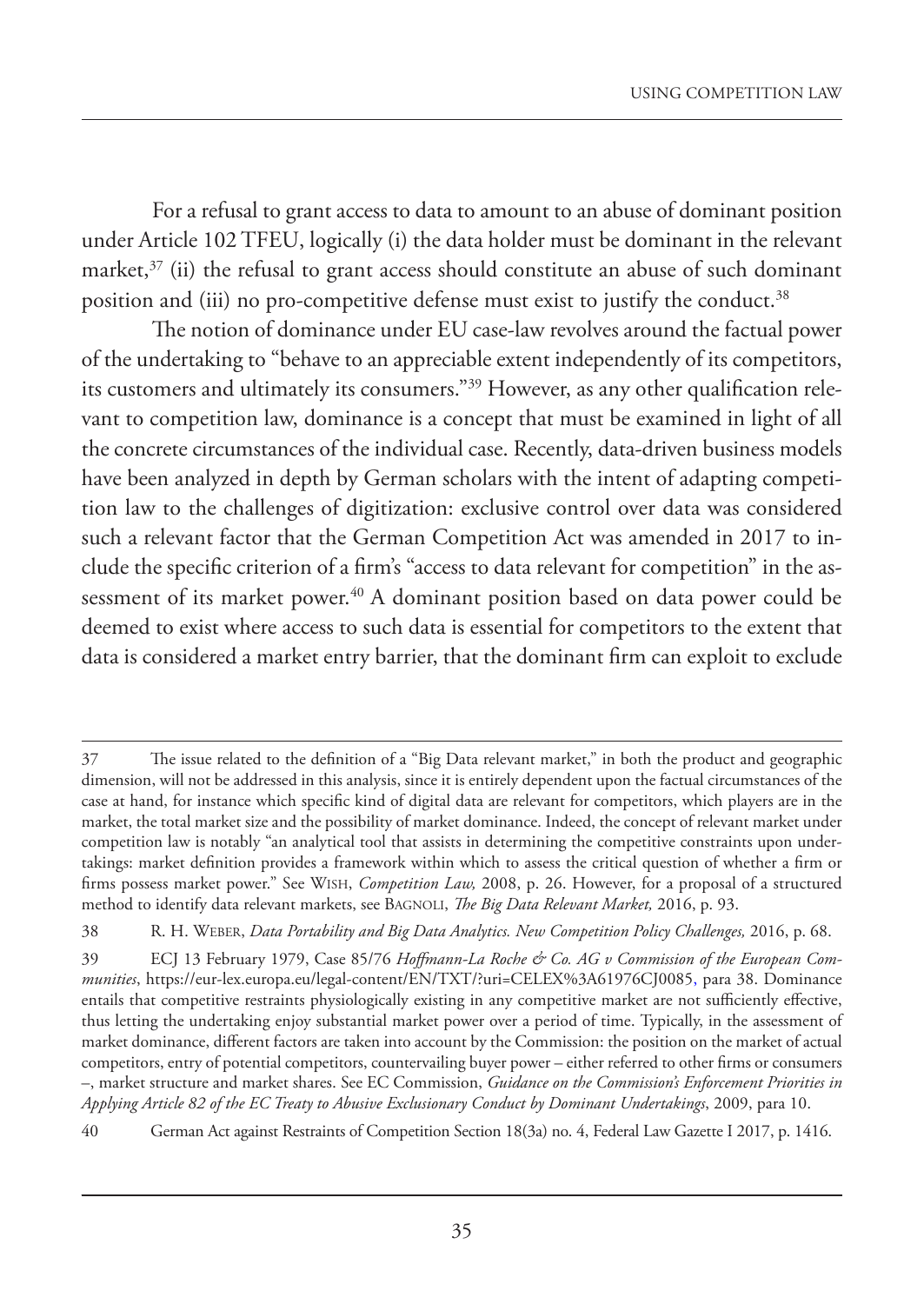new entrants. $41$ 

Looking at existing case-law, some guidance is already established for assessing whether, in general, a refusal to deal constitutes an abuse of dominance under Article 102 TFEU. Two different scenarios can be considered: the dominant undertaking refuses to grant access and terminates an existing contractual relationship with the counterparty or the dominant undertaking refuses to grant access to a third party with whom no previous contract was concluded.42 In the first case, the refusal must be considered unlawful if (i) considering all the circumstances, it could result in a restraint to competition and (ii) it is not objectively justified in economic terms.<sup>43</sup> In the second case, under the Bronner case,<sup>44</sup> the Court of Justice of the European Union (CJEU) added the requirement that the resource the dominant firm refused to deal be essential, as no other substitute exists for the economic activity of the entity seeking such resource.

These requirements clearly echo the principles of the essential facility doctrine, devised by US courts as a specification of the refusal to deal.<sup>45</sup> In the EU legal framework, even if the right to choose the trading partners is firmly recognized as a cornerstone of the economic freedom, when a dominant firm controls a facility that is somehow essential for its competitors, it seems reasonable that, under certain circumstances, it can be forced to grant access to its facility.<sup>46</sup>

44 ECJ, Case C-7/97 *Oscar Bronner GmbH & Co. KG v Mediaprint Zeitungs- und Zeitschriftenverlag GmbH & Co. KG, Mediaprint Zeitungsvertriebsgesellschaft mbH & Co. KG and Mediaprint Anzeigengesellschaft mbH & Co. KG* http://curia.europa.eu/juris/liste.jsf?language=en&num=C-7/97, para 41.

45 R. PITOFSKY, D. PATTERSON & J. HOOKS, *The Essential Facilities Doctrine Under United States Antitrust Law,* Antitrust Law Journal, 7, 2002, p. 444.

46 See EC Commission, *Guidance on the Commission's Enforcement Priorities in Applying Article 82 of the EC Treaty to Abusive Exclusionary Conduct by Dominant Undertakings*, 2009, where at para 78 it is stated that "[t]he concept of refusal to supply covers […] refusal to grant access to an essential facility."

<sup>41</sup> S. LOUVEN, *Shaping Competition Policy in the Era of Digitization – Access to Data*, 2018, p. 4.

<sup>42</sup> M. MAGGIOLINO, *I Big Data e il Diritto Antitrust,* 2018, p. 322.

<sup>43</sup> See ECJ 6 March 1974, Joined Cases 6 and 7/73 *Istituto Chemioterapico Italiano S.p.A. and Commercial Solvents Corporation v Commission of the European Communities,* https://eur-lex.europa.eu/legalcontent/EN/TXT/ ?uri=CELEX%3A61973CJ0006; ECJ 3 October 1985, Case C 311/4 *Centre Belge d'Etudes de Marché - Télémarketing (CBEM) v SA Compagnie Lluxembourgeoise de Télédiffusion (CLT) and Information Publicité Benelux (IPB)* http://curia.europa.eu/juris/liste.jsf?language =en&num=C-311/84.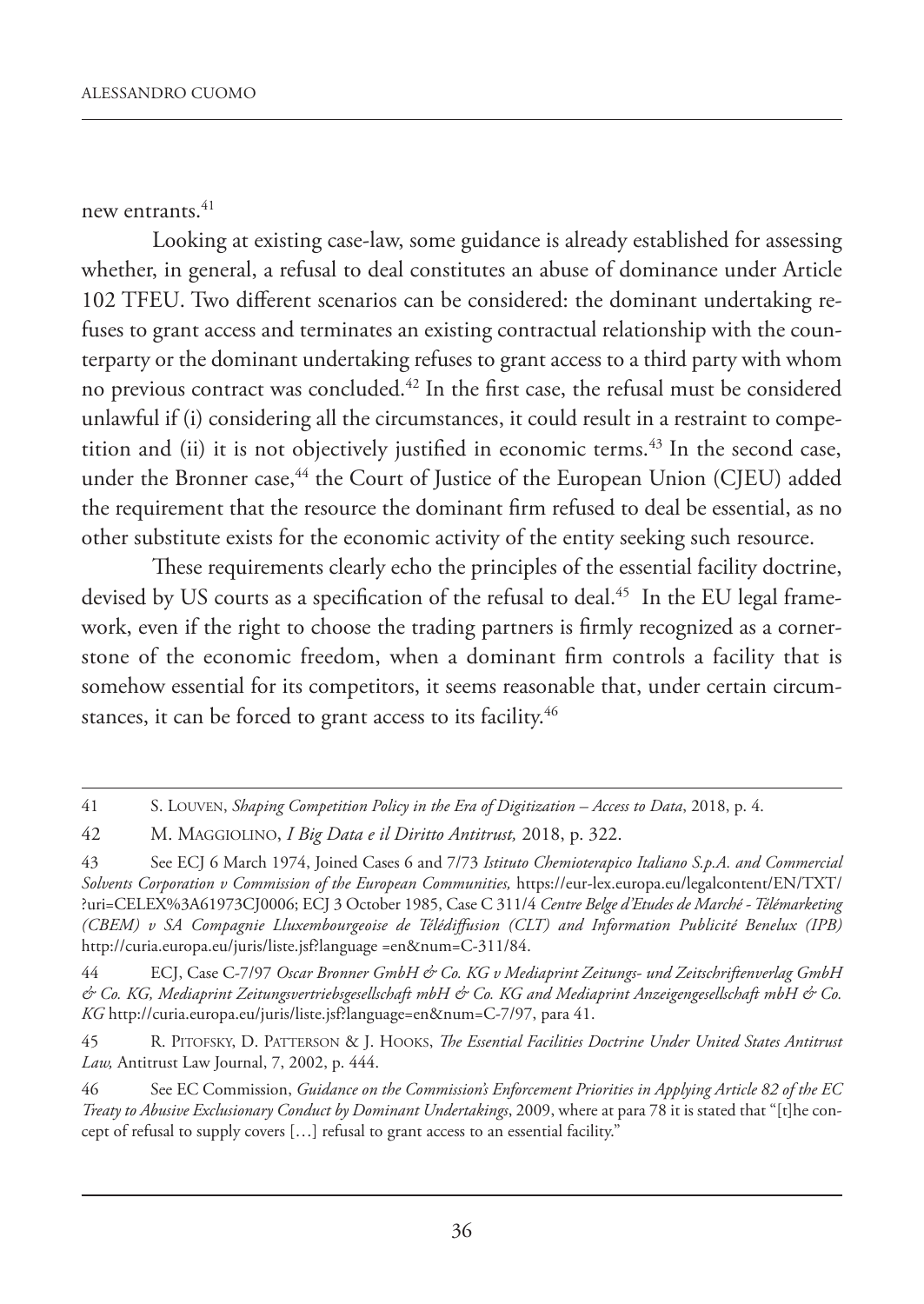Going back to the requirements necessary for a refusal to be qualified as an abuse of dominance, the CJEU, in the case abovementioned Magill case and in IMS Health case $47$  designed a first test for this purpose. These cases demonstrated that "it is easiest to show dominance in data-related cases where the petitioner seeks access to concrete semantic information that is indispensable for doing business in a market."48 Lastly, the Microsoft $49$  case, the CJEU formulated a four bullets test listing cumulative conditions that need to be fulfilled for a refusal to deal to amount to a violation of Article 102 TFEU:

(i) "in the first place, the refusal relates to a product or service indispensable to the exercise of a particular activity on a neighboring market;

(ii) in the second place, the refusal is of such a kind as to exclude any effective competition on that neighboring market;

(iii) in the third place, the refusal prevents the appearance of a new product for which there is potential consumer demand."50

 $(iv)$  The refusal is not economically justified.<sup>51</sup>

Firms exerting de facto control over industrial datasets are arguably highly incentivized to act in a manner that allow them to maintain their competitive "data-advantages," for instance limiting competitors' access to data and anyway preventing other forms of data circulation.52 The question at hand therefore becomes whether industrial data sets can be qualified as an essential facility, to which access must be granted in

50 *Microsoft* case, para 332.

51 *Microsoft* case, para 333.

52 D. RUBINFELD & M. GAL, *Access Barriers to Big Data*, *Arizona Law Review*, 59, 2017, http://arizonalaw review.org/pdf/59-2/59arizlrev339.pdf, p. 339 at 352.

<sup>47</sup> ECJ 29 April 2004, Case C-418/01 *IMS Health GmbH & Co. OHG v NDC Health GmbH & Co. KG*, https://eur-lex.europa.eu/legal-content/EN/TXT/?uri=CELEX%3A62001CJ0418, para 38.

<sup>48</sup> J. DREXL, *Designing Competitive Markets for Industrial Data – Between Propertisation and Access to Data*, 2016, p. 46.

<sup>49</sup> CJEU, Case T-201/04 *Microsoft Corp v. Commission of the European Communities* [2007] ECLI:EU:T:2007: 289 para 332. It is relevant to note that Microsoft's market dominance did not arise from IP rights, but "from the fact that Windows had emerged as a *de facto* standard in the market for operating system, which made the interoperability information an indispensable input for offering interoperable programs that would run on Windows," see DREXL, *Designing Competitive Markets for Industrial Data – Between Propertisation and Access to Data*, 2016, p. 46.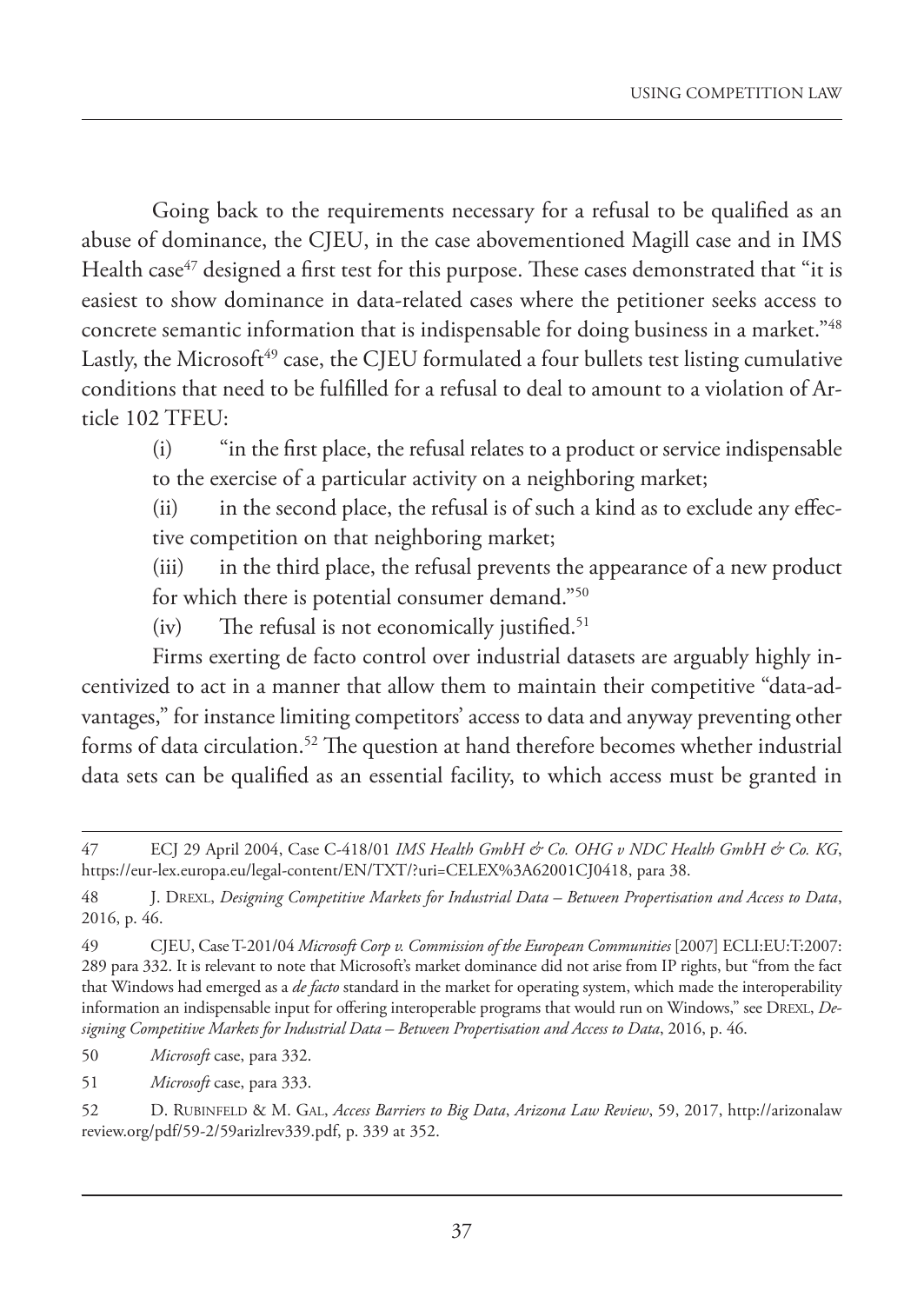order to maintain competition to a functioning level in a given market.<sup>53</sup>

In the Bronner case, a network of interlocked contractual agreements to deliver newspapers to subscribers was considered as an essential facility. This could support the argument that digital data can be qualified as an essential facility, since the dominant firm did not have any form of traditional or intellectual property rights over its facility, but merely enjoyed a contractual form of control over the network, very similar to the control data holders enjoy over their datasets.<sup>54</sup>

The first requirement set by the ECJ in Microsoft, the indispensability requisite, is certainly the most difficult to fulfill in a data scenario. Indeed, "assessing the dominance in a world of big datasets by using the concept of substitutability remains a most difficult task."55

"[A]n input is indispensable where there is no actual or potential substitute on which competitors in the downstream market could rely so as to counter […] the negative consequences of the refusal."56 The very non-rivalrous nature of data, even in their collection, raises delicate issues with respect to non-substitutability: whether data are substitutable will depend on the actual circumstances of the case. In most cases, for publicly available information, such as data on the weather or on the quality of certain streets, different sources are available, and any data collector could arguably duplicate the datasets. Regarding user online generated content, even if some online service providers may have exclusive control over massive datasets, other websites are theoretically free to collect the same kind of data from the same user and for the same types of activity.<sup>57</sup>

<sup>53</sup> B. LUNDQVIST, *Big Data, Open Data, Privacy Regulations, Intellectual Property and Competition Law in an Internet of Things World*, 2016, https://ssrn.com/abstract=2891484, p. 18.

<sup>54</sup> I. EAGLES & L. LONGDIN, *Gambling on Essential Facilities: Withholding Data as an Abuse of Market Power in European Competition Law,* New Zealand Business Law Quarterly, 12, 2006, p. 395 at 409.

<sup>55</sup> J. DREXL, *Designing Competitive Markets for Industrial Data – Between Propertisation and Access to Data*, 2016, p. 46.

<sup>56</sup> EC Commission, *Guidance on the Commission's Enforcement Priorities in Applying Article 82 of the EC Treaty to Abusive Exclusionary Conduct by Dominant Undertakings*, 2009, para 83.

<sup>57</sup> A. V. LERNER, *The Role of "Big Data" in Online Platform Competition*, 2014, https://papers.ssrn.com/ sol3/papers.cfm?abstract\_id=2482780, p. 20.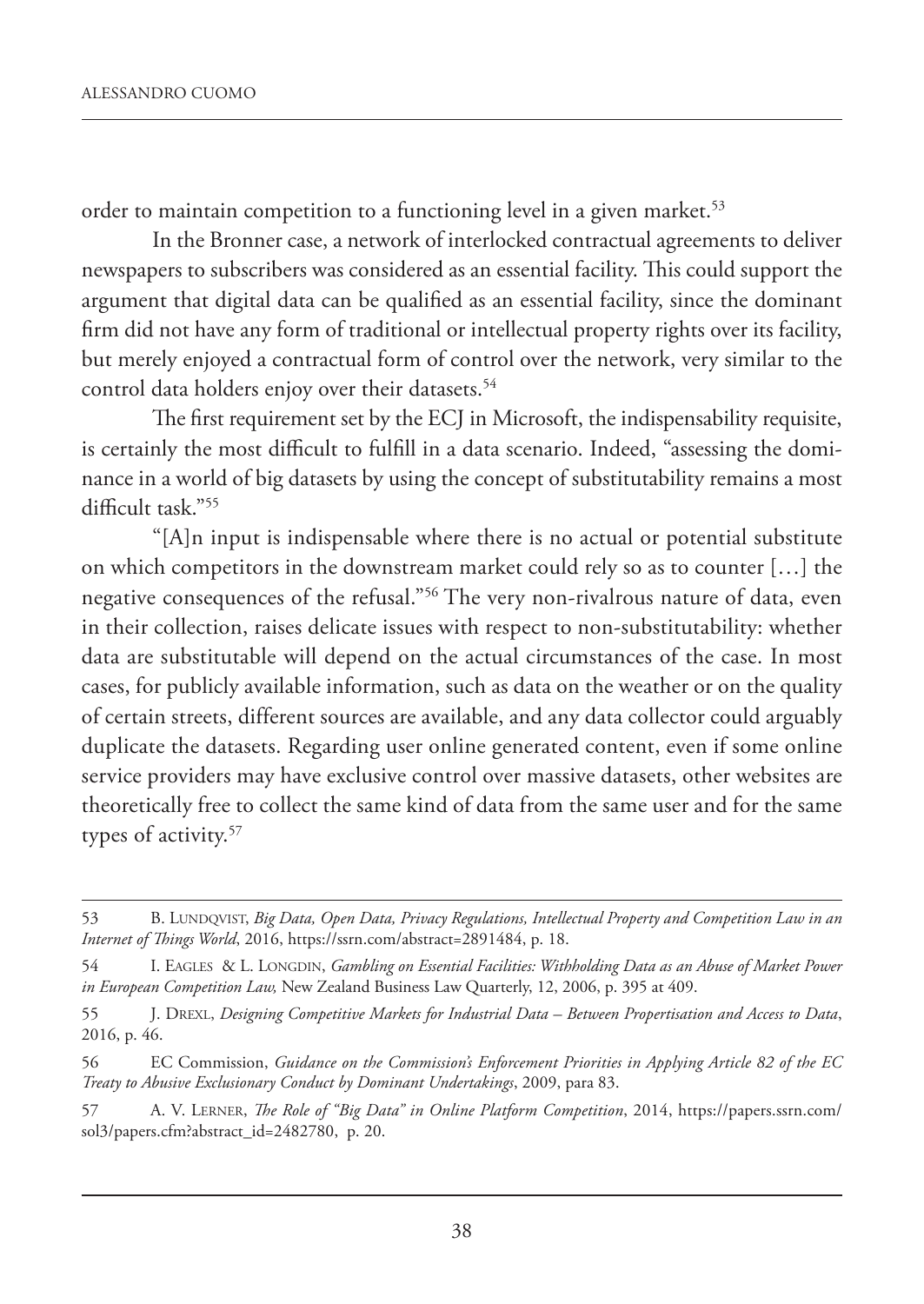In the Bronner case, the CJEU clearly stated that a resource in the control of a competitor cannot be considered indispensable if there are no "technical, legal or even economic obstacles capable of making it impossible, or even unreasonably difficult" for competitors to duplicate the resource.<sup>58</sup> The Court emphasized that the argument showing that duplication of the resource would not be economically viable for the petitioner' scope of business would not be enough to justify access to the facility.<sup>59</sup> Specifically, for access to be regarded as indispensable, it would be necessary that it is not economically viable to create a second facility with the same characteristics as the dominant firm's one.<sup>60</sup> This means that the petitioner, regardless of the size of its business, should make the same economic investment as the dominant firm in its technologies and services to collect data before claiming that the resource is indispensable.<sup>61</sup>

The question thus is not whether the petitioner can develop its own facility, but whether an undertaking operating on the same scale as the dominant firm could. Unless the petitioner proves to have invested similar amounts of resources in data collection, the dominant firm's datasets will not be considered indispensable. This reasoning seems to run against the possibility of data being considered an essential facility, since it excludes the possibility of competition law to assist companies requesting access to data simply because they are small or not as efficient as the dominant firm.<sup>62</sup> Plainly, the competitive advantage that the dominant firm enjoys due to its control over the facility cannot be a sufficient ground to qualify the resource as indispensable,  $63$  since under competition law "there is no duty to aid competitors."64

61 M. MAGGIOLINO, *I Big Data e il Diritto Antitrust,* 2018, p. 326.

63 Opinion of Advocate General Jacobs delivered on 28 May 1998 in *Bronner* case, https://eurlex.europa.eu/legal-content/EN/TXT/?uri=CELEX%3A61997CC0007, para 65.

64 US Supreme Court, *Verizon v. Law Offices of Curtis Trinko*, 2004, 540 US 398, https://supreme. justia.com/cases/federal/us/540/02-682/.

<sup>58</sup> *Bronner* para 44.

<sup>59</sup> *Bronner* para 45.

<sup>60</sup> *Bronner* para 46.

<sup>62</sup> I. EAGLES & L. LONGDIN, *Gambling on Essential Facilities: Withholding Data as an Abuse of Market Power in European Competition Law*, 2006, p. 409.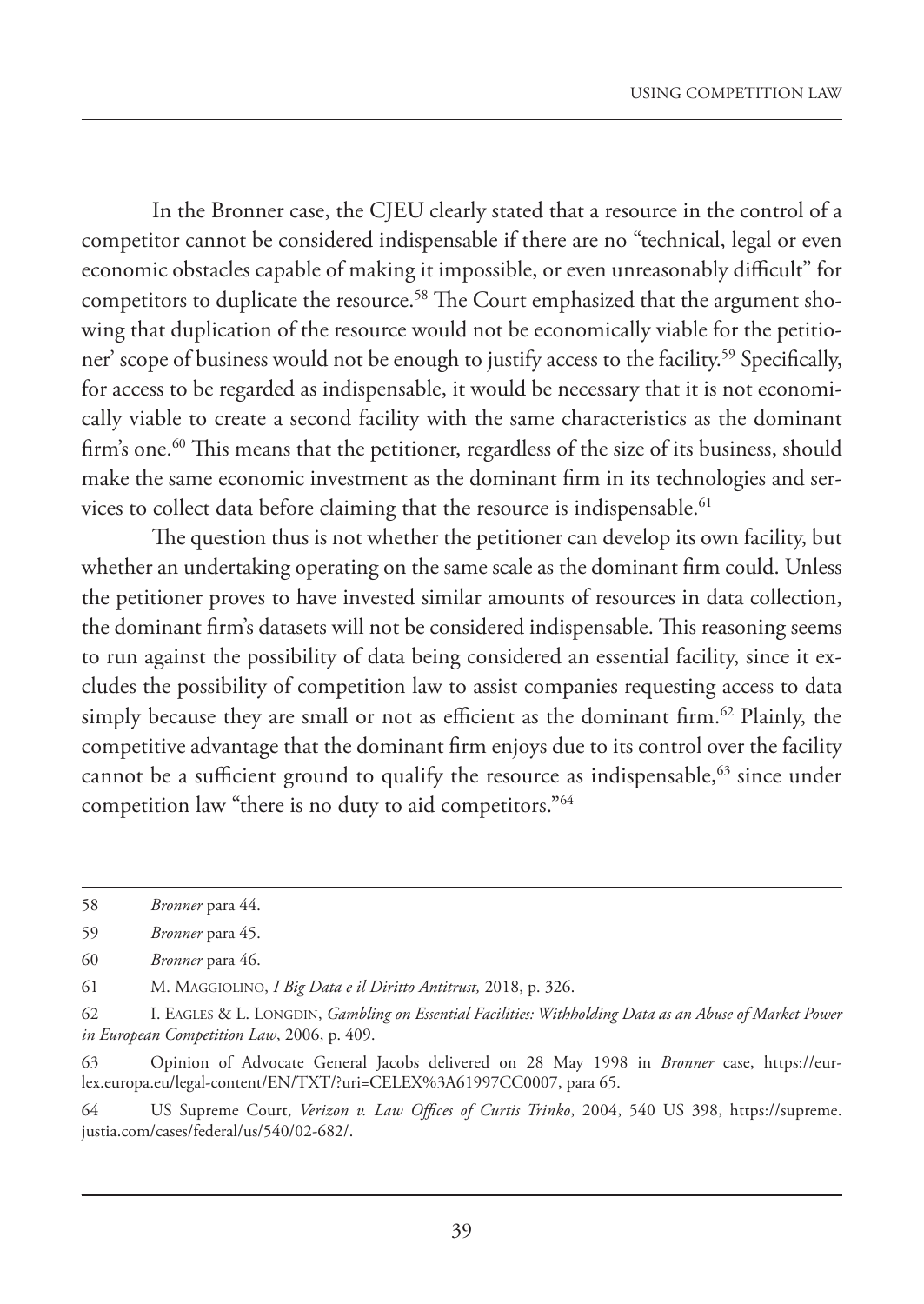Regarding the second requirement, foreclosing competition in a secondary market, its rationale rests on a leveraging and exclusion antitrust theory.<sup>65</sup> Its assumption is that the dominant undertaking is active in the same market as the petitioner and refuses access to the facility specifically to drive its competitors out of such market. In data cases, this is very unlikely to happen, since a typical feature of digital data is being inherently multi-purposed, often being useful for some applications that were not even imagined by the original collector.<sup>66</sup> Furthermore, with respect to the elimination of effective competition, "the closer the substitutability between the dominant undertaking's output and that of its competitors in the downstream market, the greater the proportion of competitors in the downstream market that are affected, and the more likely it is that the demand that could be served by the foreclosed competitors would be diverted away from them to the advantage of the dominant undertaking."67 Speaking of digital data, identifying the level of substitutability of datasets and the likelihood that the demand could be diverted from foreclosed competitors to the dominant firm would be incredibly hard. Arguably, this requirement would never be met in a data scenario.

Regarding the third requirement, the "new product rule," this requisite only applies to cases involving refuses to license IP rights.<sup>68</sup> As we saw earlier, under the current EU legal framework, digital data can be covered by IP protection in very limited cases. This would seem to weigh in favor of considering digital data as an essential facility. Anyway, to the extent that trade secrets protection applies to digital data – or in the case that the data producer's right was implemented – this additional requirement could become more relevant.

Regarding the fourth requirement, *i.e.*, the presence of potentially reasonable justifications to refuse access to the facility, many uncertainties remain on which efficiency defenses and procompetitive effects could be brought forward to justify a refusal

<sup>65</sup> J. DREXL, *Designing Competitive Markets for Industrial Data – Between Propertisation and Access to Data*, 2016, p. 49.

<sup>66</sup> M. MAGGIOLINO, *I Big Data e il Diritto Antitrust,* 2018, p. 327.

<sup>67</sup> EC Commission, *Guidance on the Commission's Enforcement Priorities in Applying Article 82 of the EC Treaty to Abusive Exclusionary Conduct by Dominant Undertakings*, 2009, para 85.

<sup>68</sup> *Microsoft* case para 334.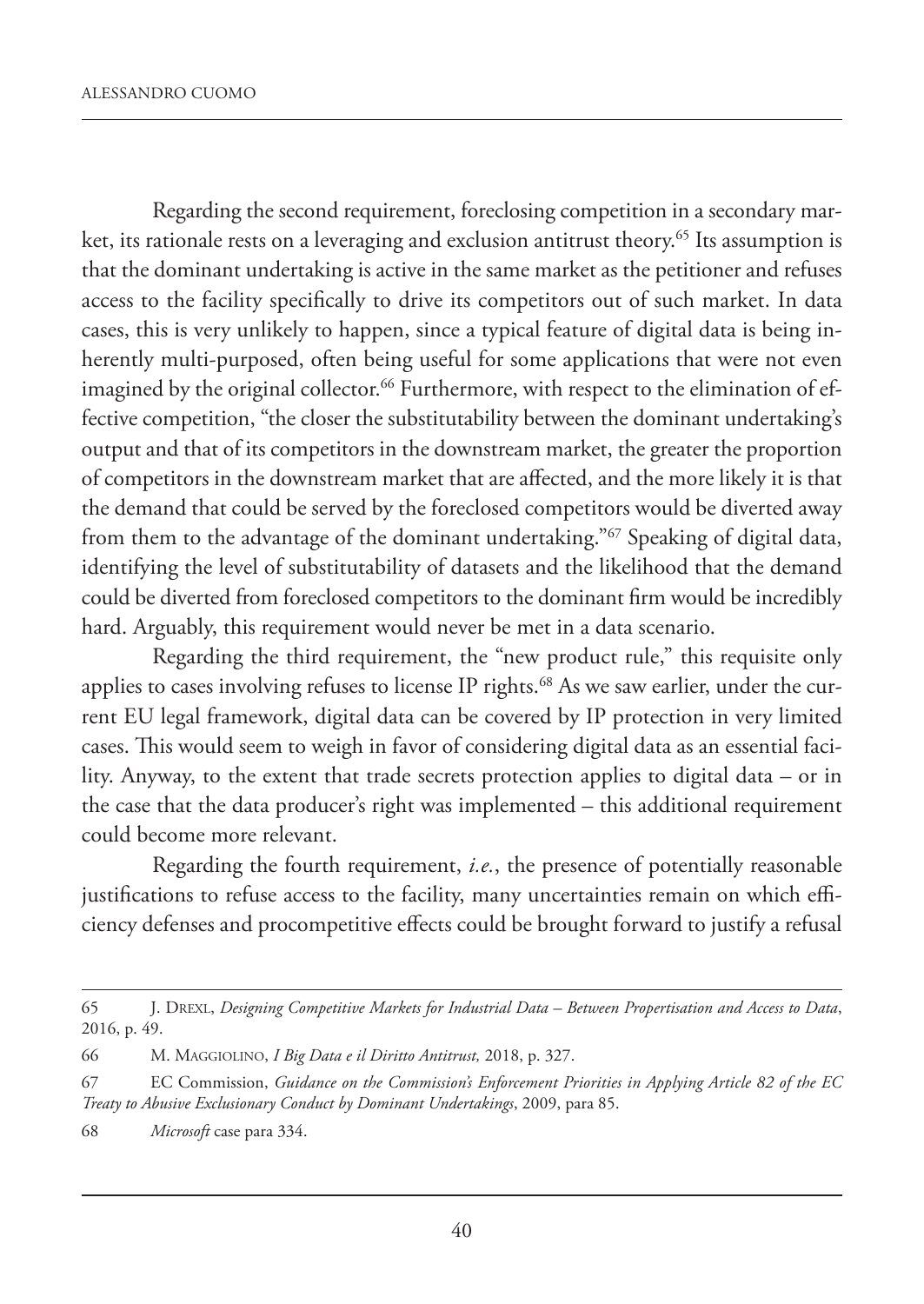to access data.69 Arguably, a claim that the refusal to share datasets is necessary for the dominant firm to allow it to make an economic return on the investments required to develop its data collection capabilities would make much economic sense and could therefore be accepted as an efficiency by the Commission and the CJEU, since it generates a strong incentive to continue to invest in data technologies and services in the future.<sup>70</sup> Even this last requirement seems to run against the qualification of datasets as essential facility.In sum, qualifying a refusal to grant access to data as an abuse of dominant position under Article 102 TFEU might be a problematic task, at least under the current CJEU case-law.71

First of all, if the policy objective is to enhance digital data circulation "private competition-law enforcement […] will often be too burdensome given the need to show market dominance in each and every case, while the problem will very much become one of mass cases."72

Furthermore, the digital sector seems to be an industry where disruption has been caused many times by new entrants, who certainly did not enjoy the data competitive advantages of the incumbents, but nevertheless drove them out of the market by offering new innovative services.73 It has been argued that even if control over large amounts of data were necessary for an entrant to compete successfully in a market, that would not differ from any high start-up fixed costs existing in many industries, certainly not constituting an unfair competitive advantage.<sup>74</sup>

<sup>69</sup> J. DREXL, *Designing Competitive Markets for Industrial Data – Between Propertisation and Access to Data*, 2016, p. 52.

<sup>70</sup> EC Commission, *Guidance on the Commission's Enforcement Priorities in Applying Article 82 of the EC Treaty to Abusive Exclusionary Conduct by Dominant Undertakings*, 2009, para 89.

<sup>71</sup> MAGGIOLINO, *I Big Data e il Diritto Antitrust,* 2018, p. 325.

<sup>72</sup> J. DREXL, *On the Future EU Legal Framework for the Digital Economy: A Competition-based Response to the 'Ownership and Access' Debate* in S. LOHSSE, R. SCHULZE AND D. STAUDENMAYER, *Trading Data in the Digital Economy: Legal Concepts and Tools,* Nomos, Verlagsges, 2017, p. 223 at 238.

<sup>73</sup> A. LAMBRECHT-C. TUCKER, *Can Big Data Protect a Firm from Competition?*, 2015, https://www.competitio policyinternational.com/wp-content/uploads/2017/01/CPI-Lambrecht-Tucker.pdf, p. 6.

<sup>74</sup> J. KENNEDY, *The Myth of Data Monopoly: Why Antitrust Concerns About Data Are Overblown*, 2017, http://www2.itif.org/2017-data-competition.pdf, p. 8.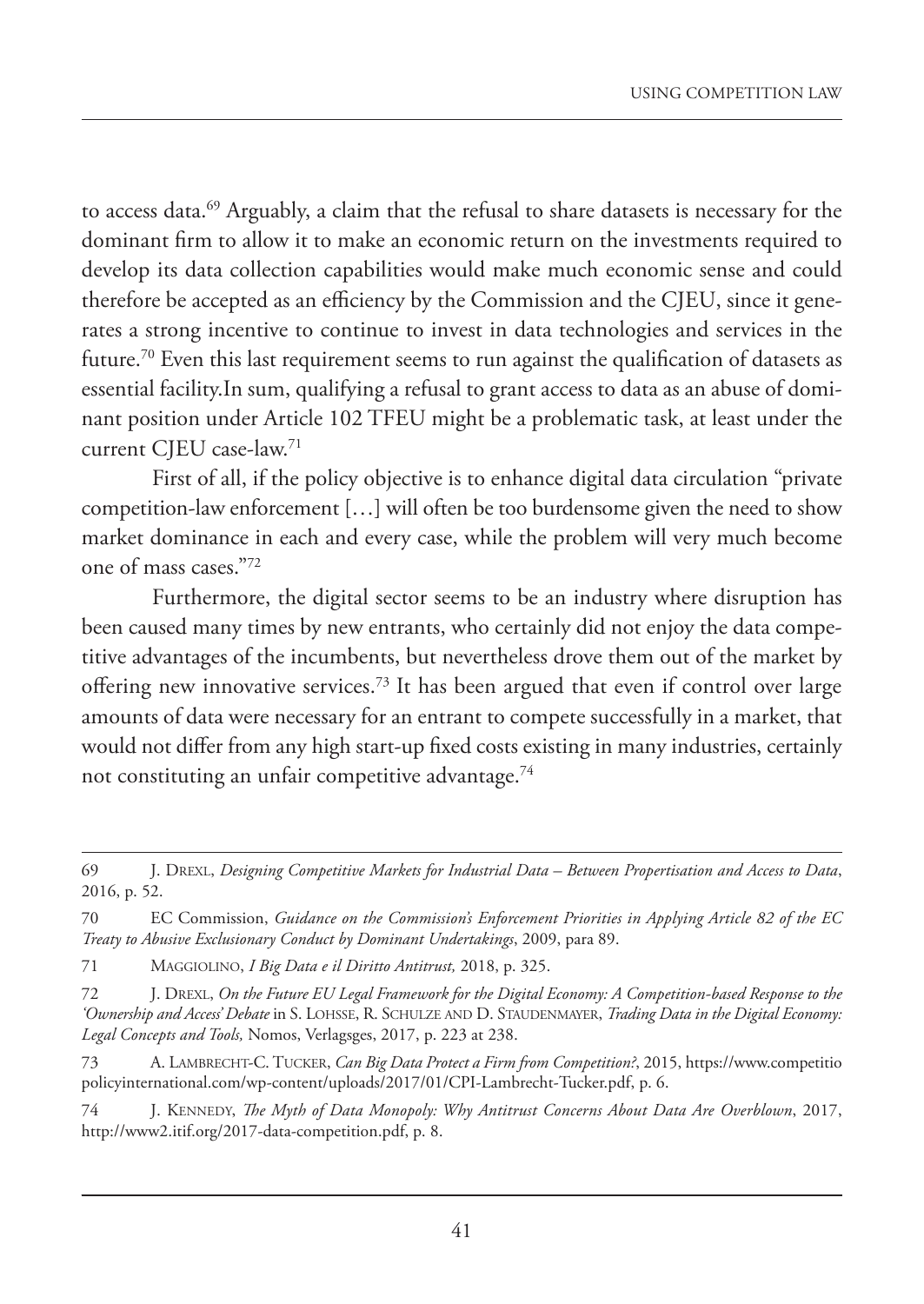It is true that few firms may have de facto exclusive control over huge datasets, but from an antitrust perspective, this does not necessarily mean that they have exclusive control over and can exclude competitors from the new collection of such data. Especially from an antitrust perspective, "what one should be concerned with are not data per se, but rather services which require data for their functioning."75 Regarding user generated content, in 2014 the Commission, authorizing the merger between Facebook and WhatsApp, stated that "the use of one consumer communication app […] does not exclude the use of competing consumer communications apps by the same user."76 The Commission clarified that, even if the merged entity's datasets would be massive, there would still remain an equally massive amount of Internet user data that it did not have control over.<sup>77</sup> This way of reasoning seems far from considering industrial datasets as essential facilities.

Lastly, even assuming that a dominant firm's refusal to grant access to its datasets amounted to a violation of Article 102 TFEU, many problems remain on how the remedy of forced sharing could be devised, implemented and monitored under competition law. Typically, compulsory licenses are the traditional remedy for abusive refusals

<sup>75</sup> V. ZENO-ZENCOVICH, *Do 'Data Markets' Exist?*, 2019, http://www.medialaws.eu/wp-content/uploads/ 2019/ 03/2\_2019\_Zeno-Zencovich.pdf, p. 5.

<sup>76</sup> EU Commission*, Case M.7217 – Facebook/Whatsapp*, 2014, http://ec.europa.eu/competition/mergers/ cases/decisions/m7217\_20141003\_20310\_3962132\_EN.pdf, para 133. The same kind of reasoning, running that the amount of accessible data usable for analytics purposes would remain sufficient for competitors to match the advantage of the merging parties, was used by the Commission in EU Commission, *Case M.6314 – Telefonica UK/ Vodafone UK/ Everything Everywhere/ JV*, 2012, http://ec.europa.eu/competition/mergers/cases/decisions/m6314\_ 20120904\_20682\_2898627\_EN.pdf and EU Commission, *Case M.7023 – Publicis/Omnicom*, 2014, http://ec.europa.eu/competition/mergers/ cases/decisions/m7023\_20140109\_20310\_3566669\_EN.pdf. Similarly, the US Federal Trade Commission, when it cleared the Google's acquisition of DoubleClick in 2007, stated that "[t]he evidence indicates that neither the data available to Google […] constitutes an essential input to a successful online advertising product. A number of Google's competitors have at their disposal valuable stores of data not available to Google. For instance, Google's most significant competitors in the ad intermediation market, Microsoft, Yahoo!, and Time Warner have access to their own unique data stores. These firms own popular search engines, and will have access to consumer information from their internal ad servers, ad intermediation services, other web properties, and software." See https://www.ftc.gov/system/files/documents/public\_statements/418081/071220googledc commstmt.pdf, p. 12.

<sup>77</sup> EU Commission, *Facebook/WhatsApp* case, 2014, para 189.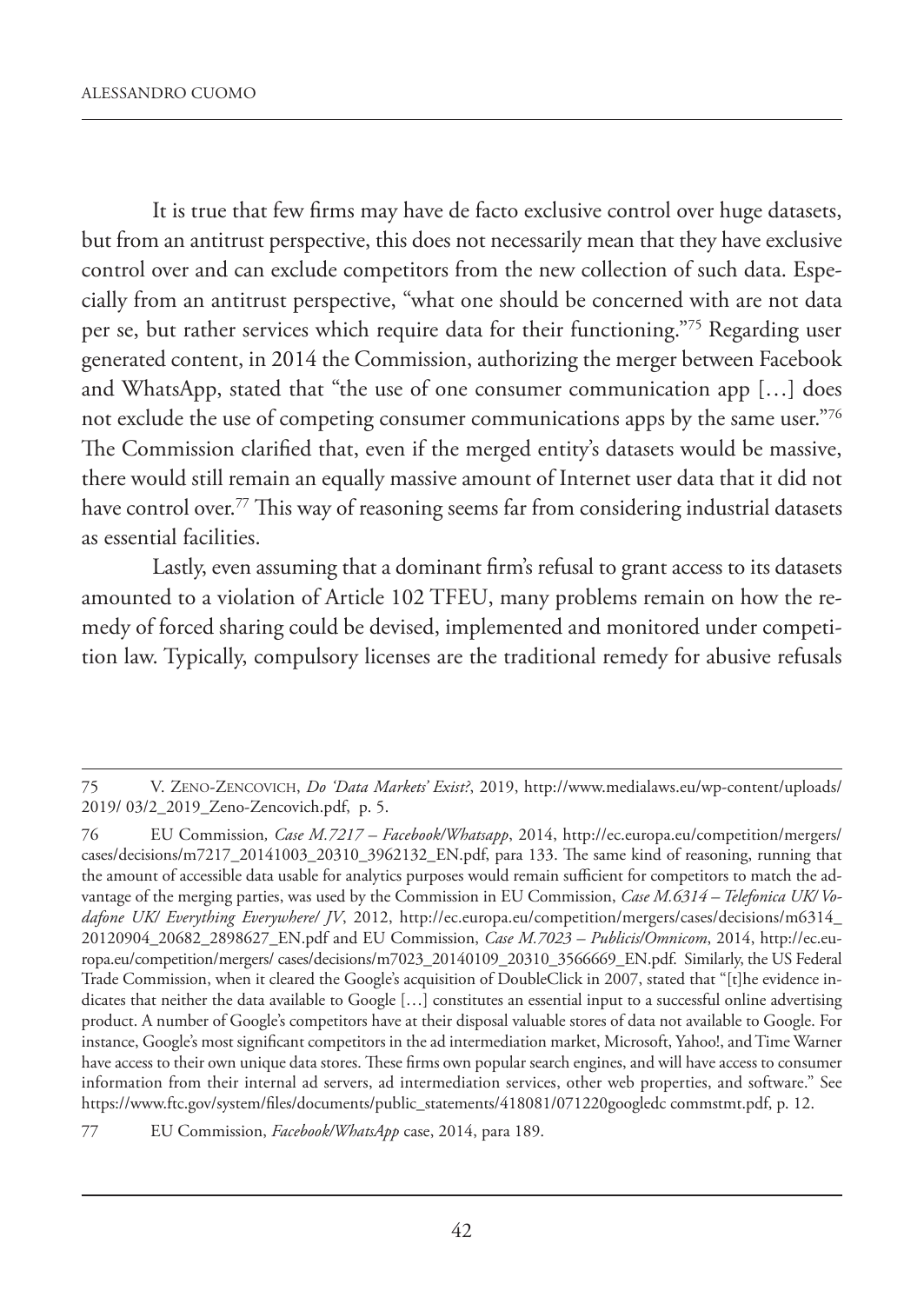to deal.78 But many aspects of the administrative management of the compulsory license to access would need to be decided upon by some authority.

The intervention by the courts, in the form of an order to share data following the judgement, would require the same courts to maintain supervision for some time to ensure that access is effectively granted.79 The order could embody a general binding obligation on the dominant firm to grant access in a non-discriminatory manner to its competitors, without specifying the exact terms of access.<sup>80</sup> But such general measure would arguably result in many small competitors acting as free riders to exploit the dominant firm's resources, with the inevitable consequence of decreasing ex ante investment incentives and ultimately losing dynamic efficiency.<sup>81</sup>

Alternatively, drafting specific terms of access of the compulsory license could be the task of competition authorities, better equipped than courts in this regard. But this would result in the EU Commission functioning as a pure ex ante central legislative authority, a role it could not be perfectly fit for.82

To conclude, even in the very unlikely scenario in which a refusal to grant access to datasets were considered an abuse of dominant position under the essential facility doctrine, the problematic issues of establishing a fair price for access, identifying the entities entitled to access and designing access terms and conditions would arise. Plainly, these tasks would be better performed by legislative bodies, rather than by competition authorities.

The policy objective of promoting access to privately held digital datasets in order to foster competition in the Digital Single Market ultimately boils down to correcting digital markets features and structure, that seem to naturally lead to data lockin effects and market concentration. Notably, competition law is not an instrument

<sup>78</sup> M. MAGGIOLINO, *I Big Data e il Diritto Antitrust,* 2018, p. 328.

<sup>79</sup> J. P. CHOI, *Compulsory Licensing as an Antitrust Remedy, WIPO Journal*, 2, 2010, p. 74 at 77.

<sup>80</sup> T. A. PIRAINO, *Identifying Monopolists' Illegal Conduct Under the Sherman Act, New York University Law Review*, 75, 2000, p. 809 at 883.

<sup>81</sup> J. P. CHOI, *Compulsory Licensing as an Antitrust Remedy,* 2010, p. 77.

<sup>82</sup> M. MAGGIOLINO, *I Big Data e il Diritto Antitrust,* 2018, p. 328.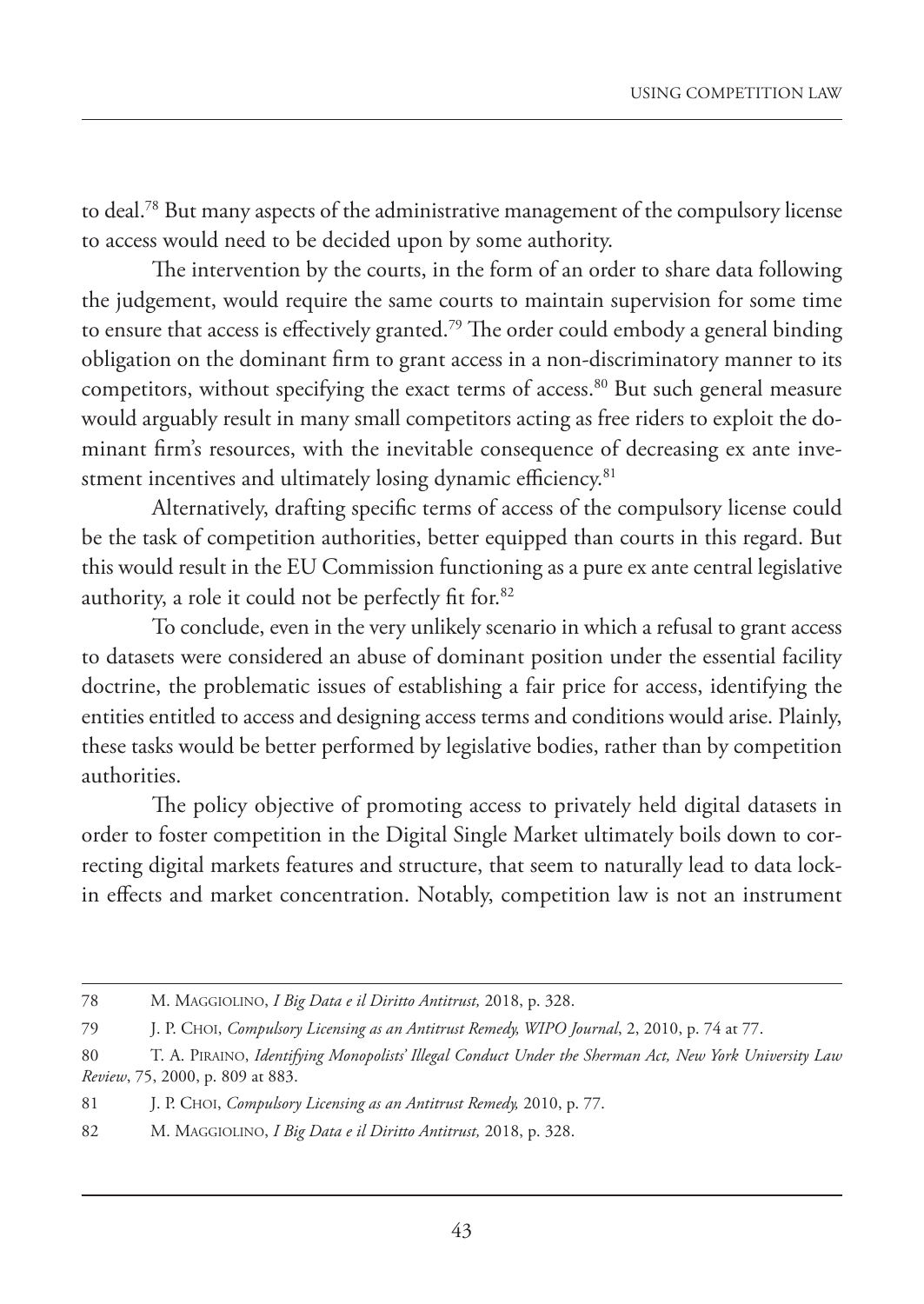appropriate to intervene on market structure.<sup>83</sup> Legislative action, in the form of competition-oriented digital datasets access regimes, should be taken outside of the realm of competition law.84

### *3. Enhancing Access to Industrial Data through Non-consensual Data Sharing Mechanisms*

If the main objective of the Commission is enabling enhanced industrial data circulation, effective forms of legislative actions may be adopted at the EU law level. Typically, any market for "Internet of Things device"85 could cause a lock-in effect: the user of the device has an economic interest in using the data generated, but the manufacturer, whose superior bargaining power allows him to take control of the data by unilaterally imposing conditions in the contract for the sale of the device, has an incentive to deny such access. This is why regulating access to data held by others can be an alternative to use EU competition law to achieve the same results.<sup>86</sup>

If, as we stated before, consensual transfer through contracts is the ordinary way of industrial data circulation, "the policy goal of promoting data sharing and exchange [...] to foster market competition shall be based on regulatory regimes which, at given conditions, force non-consensual access to data."87 A strong consideration supporting data access regulatory measures is that many times the economic value intrinsic to the data is minimal, being the ability of an actor to make innovative use of such data the

<sup>83</sup> G. COLANGELO-M. MAGGIOLINO, *Big Data, Data Protection and Antitrust in the Wake of the Bunderskartellamt Case Against Facebook, Italian Antitrust Review*, 1, 2017, p. 104 at 108.

<sup>84</sup> J. DREXL, *Data Access and Control in the Era of Connected Devices,* 2018, https://www.ip. mpg.de/filead min/ipmpg/content/aktuelles/aus\_der\_forschung/beuc-x-2018-121\_data\_access\_and\_control\_in\_the\_area\_of\_con nected\_devices.pdf, p. 37.

<sup>85</sup> IoT devices, also referred to as smart or connected devices, are technological tools that are engineered to collect and store data from the environment they are used in. Typically, the device manufacturer will engineer the device so that it constantly transfers the collected data back to him, even though the actual user of the device could be another company.

<sup>86</sup> J. DREXL, *Designing Competitive Markets for Industrial Data – Between Propertisation and Access to Data*, 2016, p. 41.

<sup>87</sup> F. MEZZANOTTE, *Access to Data: The Role of Consent and the Licensing Scheme*, 2017, p. 176.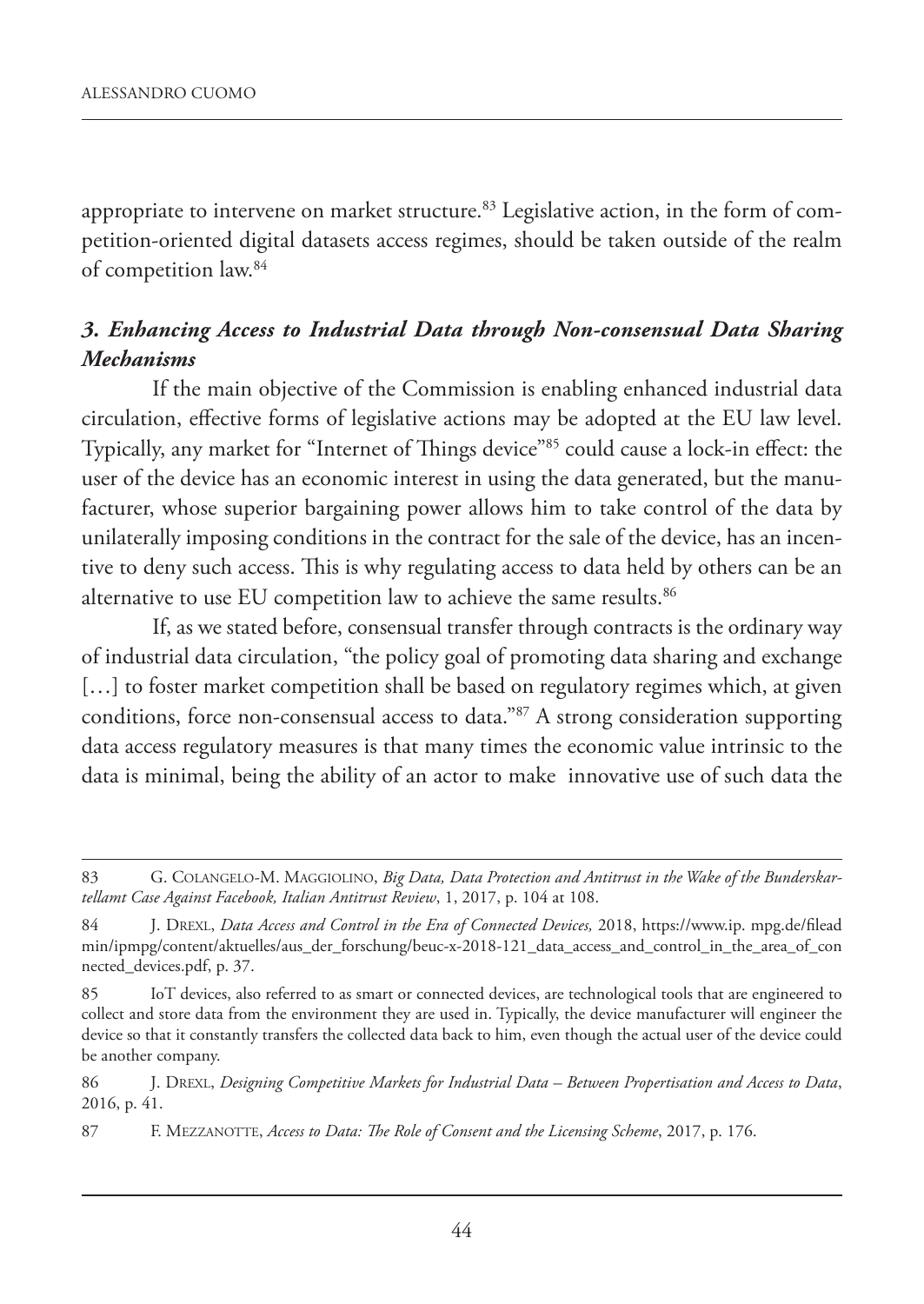key element.<sup>88</sup> On this assumption, access solutions could foster competition and research in marketing data science, ultimately awarding companies that exploit data in the most efficient and unexpected way. "Data commons" is a term created to describe nondiscriminatory access to certain data for a certain group of actors, who could use the data by paying the holder.<sup>89</sup>

A first example of already existing legislation aimed at ensuring access to information goods is the Copyright Protection Directive:<sup>90</sup> Article 3 introduced a legal exception to copyright protection in cases where text and data mining is carried out on a copyrighted work for the purpose of scientific research. Shifted in a data market scenario, access could be designed to counteract, when deemed necessary, the de facto exclusivity that data holders have over industrial data with the objective of enhancing data circulation. Of course, the data holder's refusal to grant access to third parties cannot be by itself the only justification for regulatory intervention: such legitimate capacity of erecting technical barriers around data and contractually authorizing third parties to use them is exactly data holders' economic incentive to invest in data technologies. And the simple fact that data can be shared without losing quality does not mean that they will not lose value, at least from the data holder perspective: his exclusivity over datasets can be a strong competitive advantage vis-à-vis competitors.

The optimal solution would therefore be to strike a balance between access to and legitimate control of industrial data.<sup>91</sup> Keeping out of this analysis the access regimes based on public interests purposes, by which public authorities could obtain access to datasets generated by private actors, the main approach suggested by the Commission to force circulation of industrial data would be to design "access regimes based on re-

<sup>88</sup> EU Commission, *Staff Working Document on the Free Flow of Data and Emerging Issues of the European Data Economy*, 2017, p. 36.

<sup>89</sup> OECD, *Data-Driven Innovation: Big Data for Growth and Well-Being*, 2015, p. 187.

<sup>90</sup> Directive (EU) 2019/790 of the European Parliament and of the Council on Copyright and Related Rights in the Digital Single Market and Amending Directives 96/9/EC and 2001/29/EC, 2019, https://eurlex.europa. eu/eli/dir/2019/790/oj.

<sup>91</sup> J. DREXL, *Designing Competitive Markets for Industrial Data – Between Propertisation and Access to Data*, 2016, p. 41.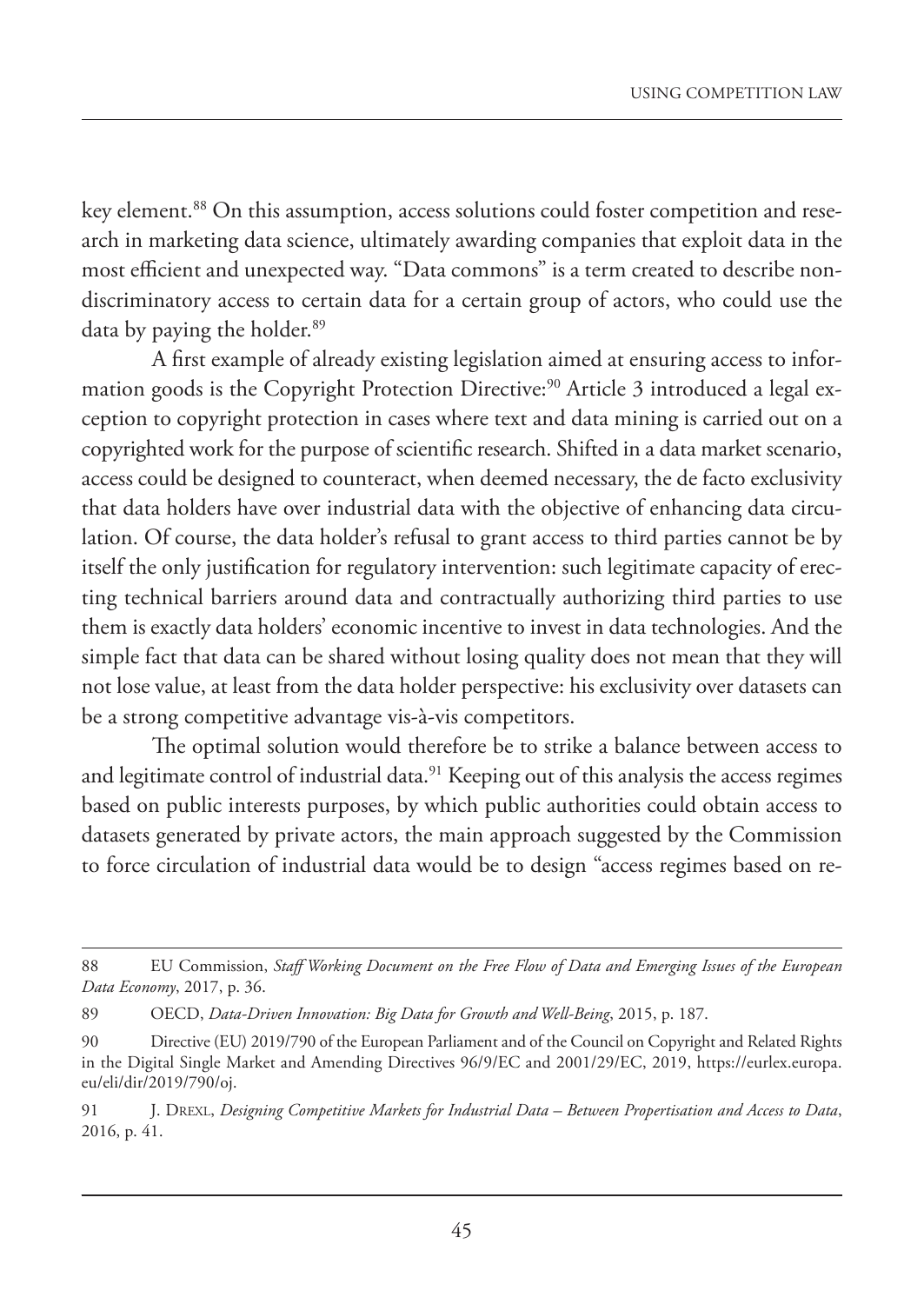muneration" to enhance data markets competition and data services innovation.<sup>92</sup> Such measures should remedy market failures scenarios in which the industrial data holders' practices are deemed exclusionary or, at least, leading to a level of industrial data circulation regarded as too limited.<sup>93</sup> Designing data access rights can be considered as "an expression of fully competition-oriented regulation that aims at opening up new databased markets for competition."94

Taking inspiration from the rules developed by standard setting organizations with respect to essential patents – *i.e.*, FRAND licenses  $-$ <sup>95</sup>, the law could design an obligation to license data usage, binding on data holders and in favor of identifiable third parties, at certain conditions and according to principles of reasonableness and non-discrimination.

The recognition of non-waivable data access rights could specifically target the market failures caused by data locks-in and balance the unequal bargaining positions of the parties engaged in industrial data markets.

Some instances of sector-specific non-consensual data transfer mechanisms can be already found in the EU legal framework.

With the objective of ensuring effective competition in the market for vehicle repair and maintenance information services, Regulation 715/2007,<sup>96</sup> as amended, en-

94 J. DREXL, *Data Access and Control in the Era of Connected Devices,* 2018, p. 18.

95 Technical standards, which enable connected devices produced by different firms to interoperate, are often developed by private firms collaborating in standards-development organizations (SDOs). Firms may obtain patents (standards-essential patents, SEPs) covering their contribution to the development of a standard. SDOs typically require that their participants mandatorily license SEPs to manufacturers of standardized products, either royaltyfree or subject to fair, reasonable and non-discriminatory royalties. See J. L. CONTRERAS, F. GAESSLER, C. HELMERS & B. J. LOVE, *Litigation of Standars-Essential Patents in Europe: a Comparative Analysis, Berkeley Technology Law Journal*, 32, 2017, p. 1459.

96 Article 7 of Regulation (EC) 715/2007 of the European Parliament and Council on Type Approval of Motor Vehicles with Respect to Emissions from Light Passenger and Commercial Vehicles (Euro 5 and Euro 6) and

<sup>92</sup> EU Commission, *Staff Working Document on the Free Flow of Data and Emerging Issues of the European Data Economy*, 2017, p. 30.

<sup>93</sup> R. H. WEBER, *Improvement of Data Economy Through Compulsory Licences*? in S. LOHSSE, R. SCHULZE AND D. STAUDENMAYER *Trading Data in the Digital Economy: Legal Concepts and Tools,* Nomos Verlagsges, 2017, p. 137 at 145.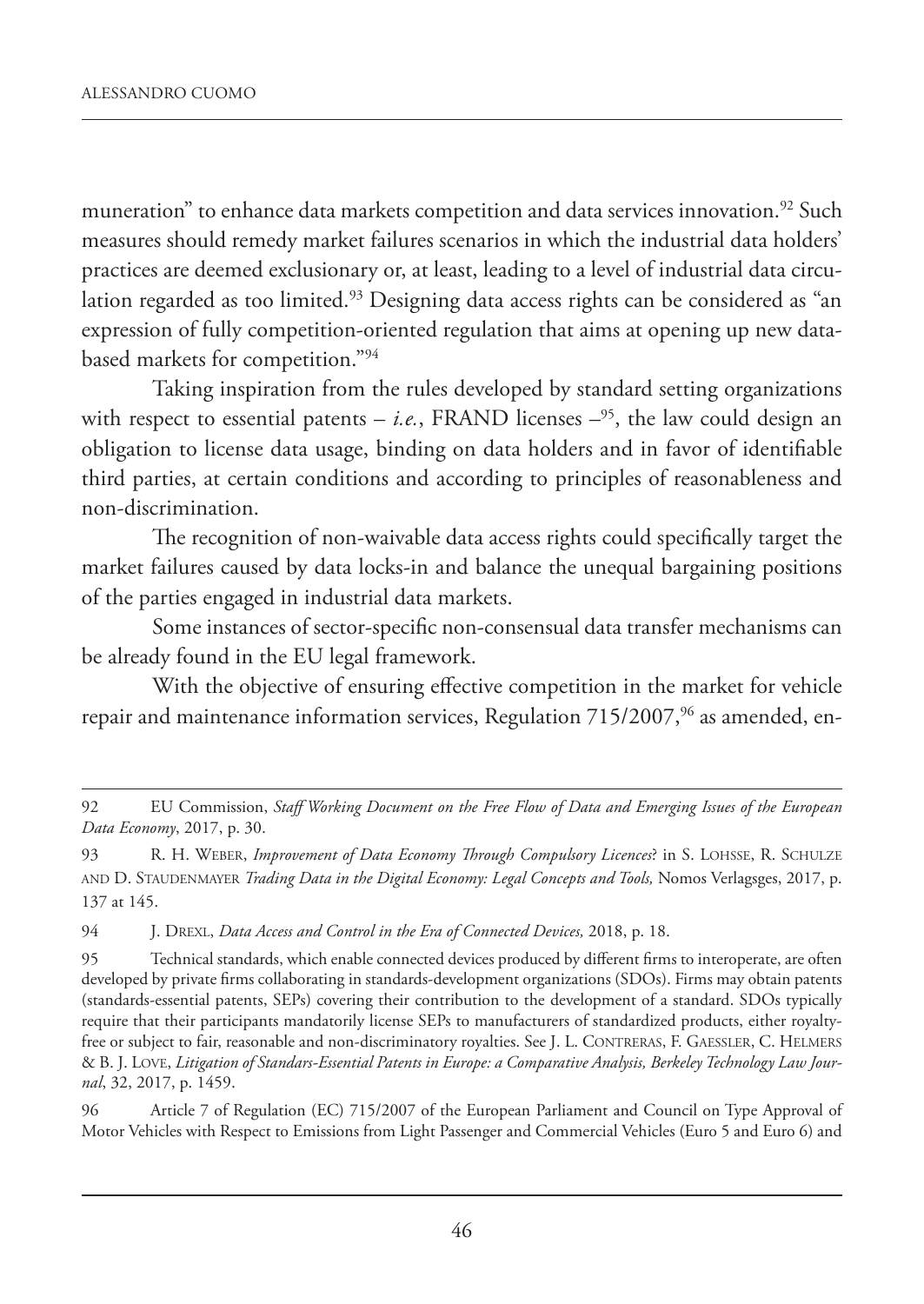shrines an obligation for vehicle manufactures to provide standardized access to vehicle repair and maintenance information, without discriminating between authorized dealers and repairers and independent operators.

Directive 2015/2366<sup>97</sup> similarly established an obligation to grant to new payment services – also referred to as "FinTech" companies – access to certain information held by credit institutions on a non-discriminatory basis, with the aim of lowering market entry barriers for such services and ultimately cutting costs for payments to the benefit of both consumers and merchants. In such manner, the credit institutions' monopolistic position in holding consumers' bank account information is undermined: by unlocking such information for FinTech companies, overall competition in the market of electronic payments is strongly enhanced.<sup>98</sup>

At the EU Members' national law level, France has recently put in place legislation to oblige companies to open up their datasets for certain re-uses.<sup>99</sup> In particular, certain electricity and gas production and consumption data controlled by distribution systems private operators can be re-used by any other private actor (Article 23).

Obviously, designing new obligations to license access to industrial data would require different economic considerations than the ones underpinning the abovementioned examples. And the issue of access should always be studied in close connection with the topics of interoperability and technology standardization.<sup>100</sup> But the main ra-

on Access to Vehicle Repair and Maintenance Information, https://eur-lex.europa.eu/legal-content/en/ALL/juri =CELEX:32007R0715.

<sup>97</sup> Articles 35 and 36 of Directive (EU) 2015/2366 of the European Parliament and of the Council on Payment Services in the Internal Market, Amending Directives 2002/65/EC, 2009/110/EC and 2013/36/EU and Regulation (EU) no. 1093/2010, and Repealing Directive 2007/64/EC, https://eur-lex.europa.eu/legal-content/EN/ TXT/?uri=CELEX%3A32015L2366. Specifically, after consent is given by the credit institution's customer on such sharing mechanism, credit institutions are obliged to share such customer's bank account information with Payment Initiation Service Providers and Account Information Service Providers.

<sup>98</sup> M. MAGGIOLINO, *I Big Data e il Diritto Antitrust,* 2018, p. 350.

<sup>99</sup> *Loi n° 2016-1321 du 7 octobre 2016 pour une République numérique, JO République Française n° 0235* of 7 October 2016, https://www.legifrance.gouv.fr/affichTexte.do?cidTexte=JORFTEXT0000 33202746&categorie Lien=id.

<sup>100</sup> W. KERBER, *A New (Intellectual) Property Right for Non-Personal Data? An Economic Analysis,* 2017, https://papers.ssrn.com/sol3/papers.cfm?abstract\_id=2858171, p. 22.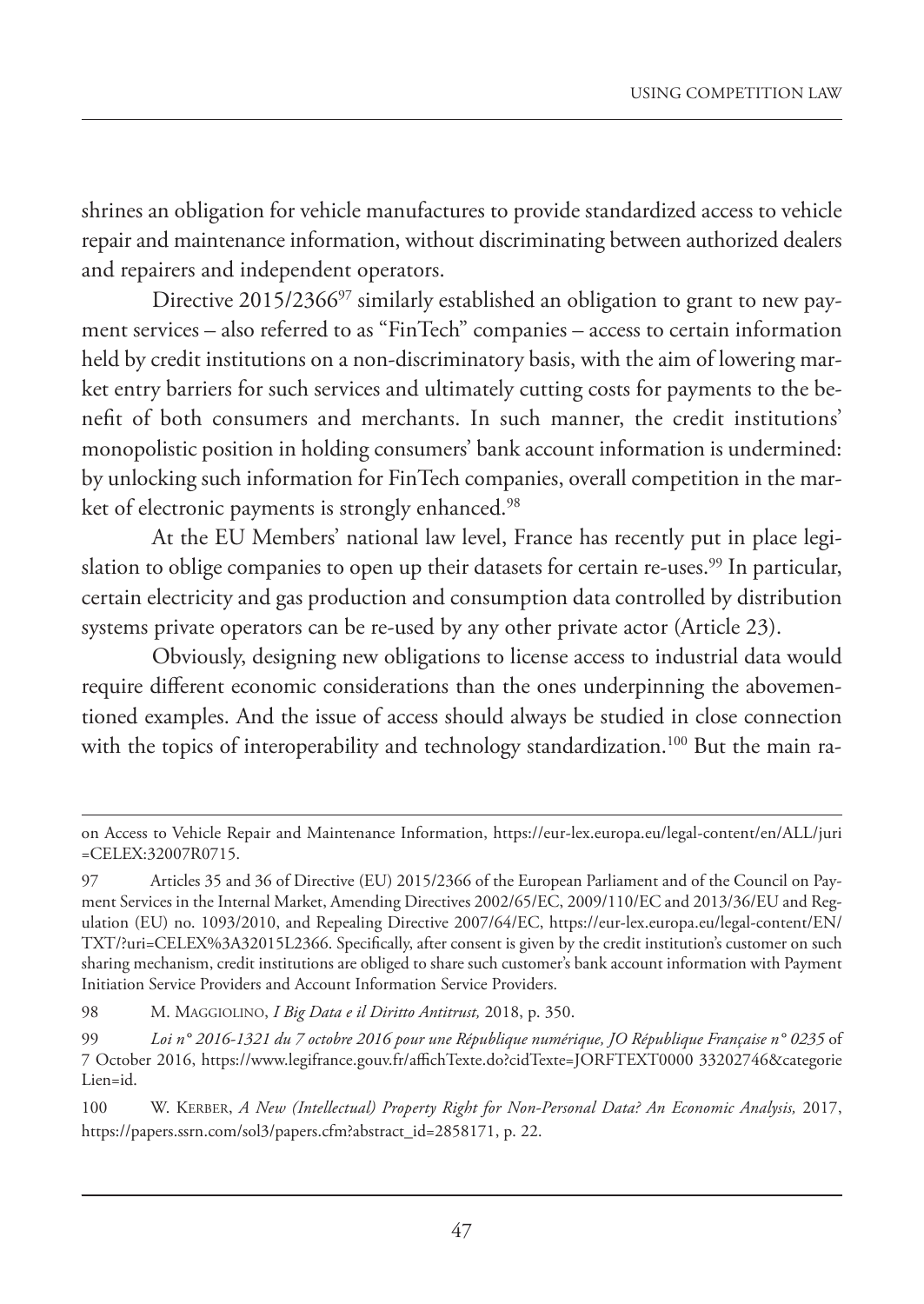tionale should be recognizing access to entities which have a legitimate interest in using a companies' industrial data.101 The subjects entitled to access would therefore be "anyone who is directly concerned with the data collection and is in need of access to that data."<sup>102</sup>

Designing the circumstantial conditions that legitimize subjects having a legitimate interest to access would certainly be a complex task for EU lawmakers. Especially, an element that should be carefully taken into consideration is the degree of competition existing between the data holder and the entity entitled to access, to avoid excessive aid given to competitors of the data holder.<sup>103</sup>

First of all, two alternative policy choices can be taken: on the one hand, establishing a general access regime applicable to machine-generated data covering different sectors of the market regardless of the peculiarities of the single case, and on the other hand, opting for sector-specific regimes, each tailoring the characteristics of an identified area of the market.<sup>104</sup>

Regarding general access regimes, the model of legal exceptions to IP rights typically pursues the same objective of guaranteeing information circulation, under determined circumstances.<sup>105</sup> For instance, Article 5 of the InfoSoc Directive<sup>106</sup> lists a number of legitimate uses of a copyrighted work, independent from any market sector, in which the right of the copyright holder downgrades *vis-à-vis* the social interest in the legitimate use by third parties, and the copyright protection is not enforceable.

Second, the definition of the scope of the right to access could be general or detailed.<sup>107</sup> The former would allow third parties to further use of data for any purpose.

<sup>101</sup> J. DREXL, *Data Access and Control in the Era of Connected Devices,* 2018, p. 157.

<sup>102</sup> J. DREXL, *On the Future EU Legal Framework for the Digital Economy: A Competition-based Response to the 'Ownership and Access' Debate*, 2017, p. 237.

<sup>103</sup> EU Commission, *Staff Working Document on the Free Flow of Data and Emerging Issues of the European Data Economy*, 2017, p. 37.

<sup>104</sup> EU Commission, *Staff Working Document on the Free Flow of Data and Emerging Issues of the European Data Economy*, 2017, p. 37.

<sup>105</sup> F. MEZZANOTTE, *Access to Data: The Role of Consent and the Licensing Scheme*, 2017, p. 182.

<sup>106</sup> Directive (EC) 2001/29 of the European Parliament and Council on the Harmonization of Certain Aspects of Copyrighted and Related Rights in the Information Society [2001] OJ L167/10.

<sup>107</sup> F. MEZZANOTTE, *Access to Data: The Role of Consent and the Licensing Scheme*, 2017, p. 177.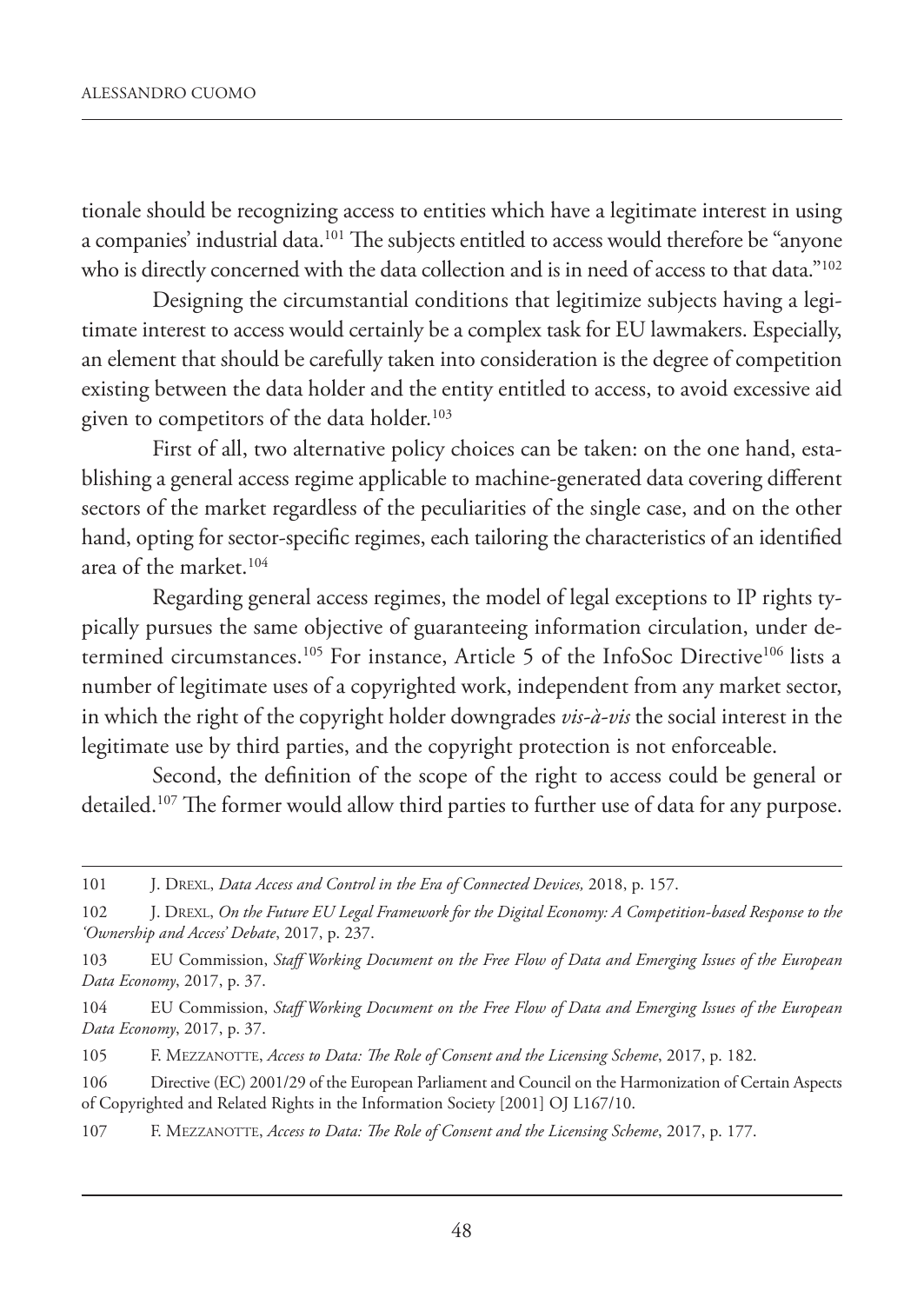The latter would establish limitations to the applications for which data are made available. This second solution seems preferred by the doctrine: access should be limited to the purpose of data analysis in the sole interest of the entitled entity, that could outsource the analysis to a third service provider.<sup>108</sup> The purpose of further commercializing the accessed data should therefore be firmly excluded, such possibility remaining an exclusive power of the original data holder.

Third, for the definition of the level of remuneration, inspiration could be taken from the REACH Regulation.<sup>109</sup> In order to safeguard the general interest in reducing the level of chemicals tested on animals, the access system established by such Regulation in Articles 27 and 30 forces the circulation of data animal tests in the private sector. The costs of sharing the information are the result of a negotiated procedure among the data holder and the interested parties. In case of failure of the negotiation, Articles 27 (2) and 77(2) REACH makes sure that a fair and non-discriminatory price is struck by imposing mandatory normative guidance on general assessment principles, adopted by the European Chemicals Agency.

Another source of inspiration for establishing levels of remuneration to obtain access could be FRAND principles, both as an initial point to start drafting both fair and reasonable pricing criteria and procedural steps imposed to the parties interested in access.110 The fulfilment of a set of compulsory negotiation steps would constitute an initial burden on the data holder, as part of his obligation to license. In particular, the series of steps elaborated by the EU Court of Justice in the Huawei case<sup>111</sup> could

<sup>108</sup> J. DREXL, *On the Future EU Legal Framework for the Digital Economy: A Competition-based Response to the 'Ownership and Access' Debate*, 2017, p. 237.

<sup>109</sup> Regulation (EC) 1907/2006 of the European Parliament and Council Concerning the Registration, Evaluation, Authorisation and Restriction of Chemicals (REACH), Establishing a European Chemicals Agency, Amending Directive 1999/45/EC and Repealing Council Regulation (EEC) No 793/93 and Commission Regulation (EC) No 1488/94 as well as Council Directive 76/769/EEC and Commission Directives 91/155/EEC, 93/67/EEC, 93/105/EC and 2000/21/EC, https://eur-lex.europa.eu/legal-content/EN/TXT/?uri=CELEX%3A02006R1907- 20140410.

<sup>110</sup> MEZZANOTTE, *Access to Data: The Role of Consent and the Licensing Scheme*, 2017, p. 178.

<sup>111</sup> ECJ, Case C-170/13 *Huawei Technologies Co. Ltd v ZTE Corp. and ZTE Deutschland GmbH*, http://curia. europa.eu/juris/liste.jsf?num=C-170/13. In particular, (*i*) para 63: "after the alleged infringer has expressed its willingness to conclude a licensing agreement on FRAND terms, it is for the proprietor of the SEP to present to that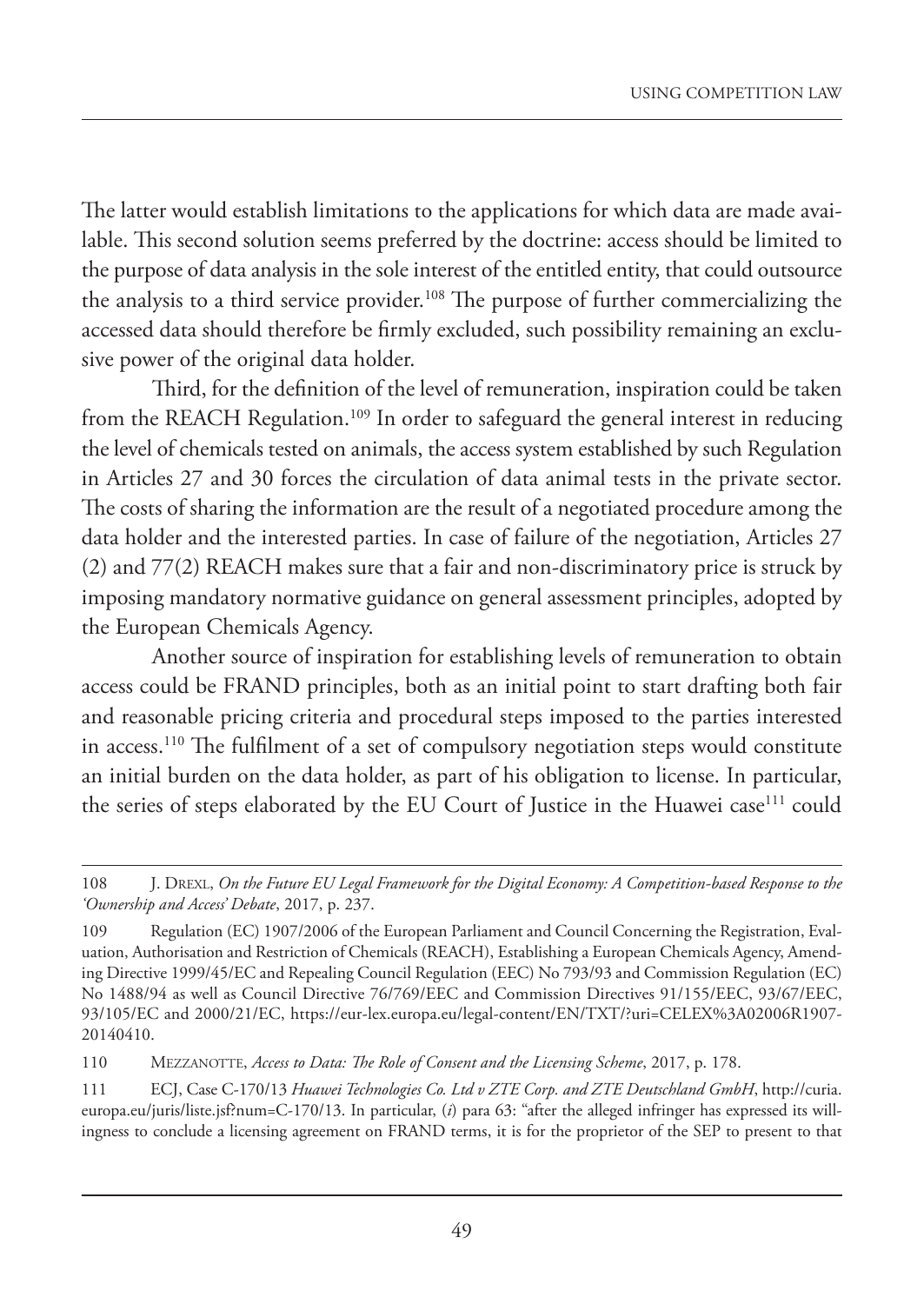offer reliable guidance, always bearing in mind that industrial data transfer practices are well different from SEPs litigation. Difficulties may arise from the fact that industrial data arguably do not have an intrinsic value to use as an initial benchmark.<sup>112</sup> The quantification should therefore have as a starting point the specific data usage envisioned by the entity who claims access and the overall context in which data is exchanged.<sup>113</sup>

Some concerns have been voiced on the inevitable difficulties that the implementation of a general or sector-specific access regime model would bring about.<sup>114</sup> The general model has the flaw of being necessarily too vague, therefore a high level of uncertainties would be expected, that would result in a high level of litigation. The sectorspecific model bears the risk of requiring much more costs, time and research effort to lawmakers, in order to properly address the heterogeneous fields of the digital economy.

Trying to draw some conclusions, some scholars argue that the best approach to design access regimes to industrial data would be acknowledging the "complementarity between general and stand-alone systems of access."115

Going back to the data lock-in loophole between the connected device manufacturer and user, the issue could be address with the adoption of a general legislation on an access right in favor of the economic user of the device.116 As the Commission

114 F. MEZZANOTTE, *Access to Data: The Role of Consent and the Licensing Scheme*, 2017, p. 184.

alleged infringer a specific, written offer for a license on FRAND terms [...] specifying, in particular, the amount of the royalty and the way in which that royalty is to be calculated;" (*ii*) para 65: "it is for the alleged infringer diligently to respond to that offer, in accordance with recognized commercial practices in the field and in good faith, a point which must be established on the basis of objective factors and which implies, in particular, that there are no delaying tactics;" (*iii*) para 66: "should the alleged infringer not accept the offer made to it', it must submit 'to the proprietor of the SEP in question, promptly and in writing, a specific counter-offer that corresponds to FRAND terms;" (*iv*) para 67: "where the alleged infringer is using the teachings of the SEP before a licensing agreement has been concluded, it is for that alleged infringer, from the point at which its counter-offer is rejected, to provide appropriate security, in accordance with recognized commercial practices in the field;" (*v*) para 68: "where no agreement is reached on the details of the FRAND terms following the counter-offer by the alleged infringer, the parties may, by common agreement, request that the amount of the royalty be determined by an independent third party, by decision without delay."

<sup>112</sup> OECD, *Data-Driven Innovation: Big Data for Growth and Well-Being*, 2015, p. 197.

<sup>113</sup> H. R. WEBER, *Improvement of Data Economy Through Compulsory Licences*?, 2017, p. 155.

<sup>115</sup> F. MEZZANOTTE, *Access to Data: The Role of Consent and the Licensing Scheme*, 2017, p. 184.

<sup>116</sup> DREXL, HILTY, DESAUNETTES, GREINER, KIM, RICHTER, SURBLYTE & WIEDEMANN, *On the Current Debate on Exclusive Rights and Access Rights to Data at the European Level*, 2016, p. 6.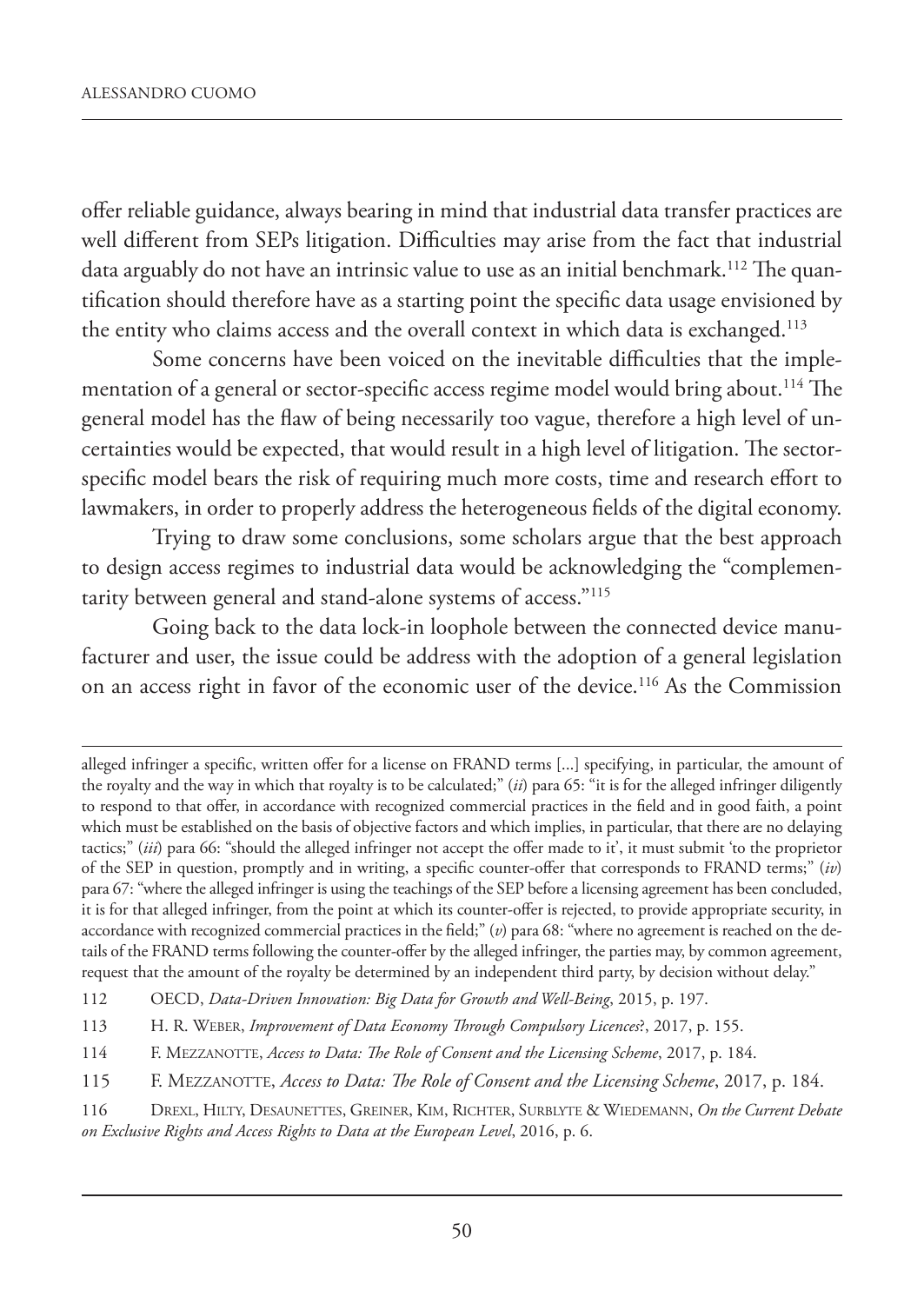suggests, fair and reasonable remuneration levels should be established to make sure that competition is enhanced and the manufacturer is not excessively impinged upon.<sup>117</sup> In such manner, the manufacturer's superior bargaining power could be successfully overcome, and the user could analyze data he/she has a legitimate interest in.<sup>118</sup>

Without prejudice to this general and first-to-implement access regime, further sectorial legislation bears the unquestionable benefits of addressing peculiarities of specific contexts of industrial data exploitation.<sup>119</sup> And even "if a general rule would be introduced, [sectorial] concretizations for the concerned environment might be unavoidable," especially because only solutions finely tuned to the specific business context could overcome the typical concerns of compulsory licenses regimes, mainly the compliance with the data holder's right of free economic activities.<sup>120</sup> Therefore, the list of the sectorial access regimes already in force at the EU level will hopefully be extended to correct detectable market-sector failures.

#### *4. Conclusions*

In B2B industrial data markets, datasets in the exclusive factual control of some companies must be unlocked to allow wider data circulation to the benefit of other market players and, ultimately, social welfare itself. We analyzed two regulatory approaches proposed by the EU Commission to force such circulation.

Regarding the possible role of EU competition law in enhancing industrial data circulation, many uncertainties arise on how to grant smaller competitors wider access to dominant firms' datasets. Notably, a refusal to grant access to information relevant to competition by a dominant firm could theoretically amount to a violation of Article

120 WEBER, *Improvement of Data Economy Through Compulsory Licences*?, 2017, p. 154.

<sup>117</sup> EU Commission, *Staff Working Document on the Free Flow of Data and Emerging Issues of the European Data Economy*, 2017, p. 39.

<sup>118</sup> For instance, "a data-access right can empower a farmer to connect the data collected by the diverse farming machines of different brands to run the farm without in any way restricting the ability of the manufacturers of these machines to commercialize the aggregated data collected from all the farmers on whose land their farming machines are used", see J. DREXL, *On the Future EU Legal Framework for the Digital Economy: A Competition-based Response to the 'Ownership and Access' Debate*, 2017, p. 236.

<sup>119</sup> F. MEZZANOTTE, *Access to Data: The Role of Consent and the Licensing Scheme*, 2017, p. 185.